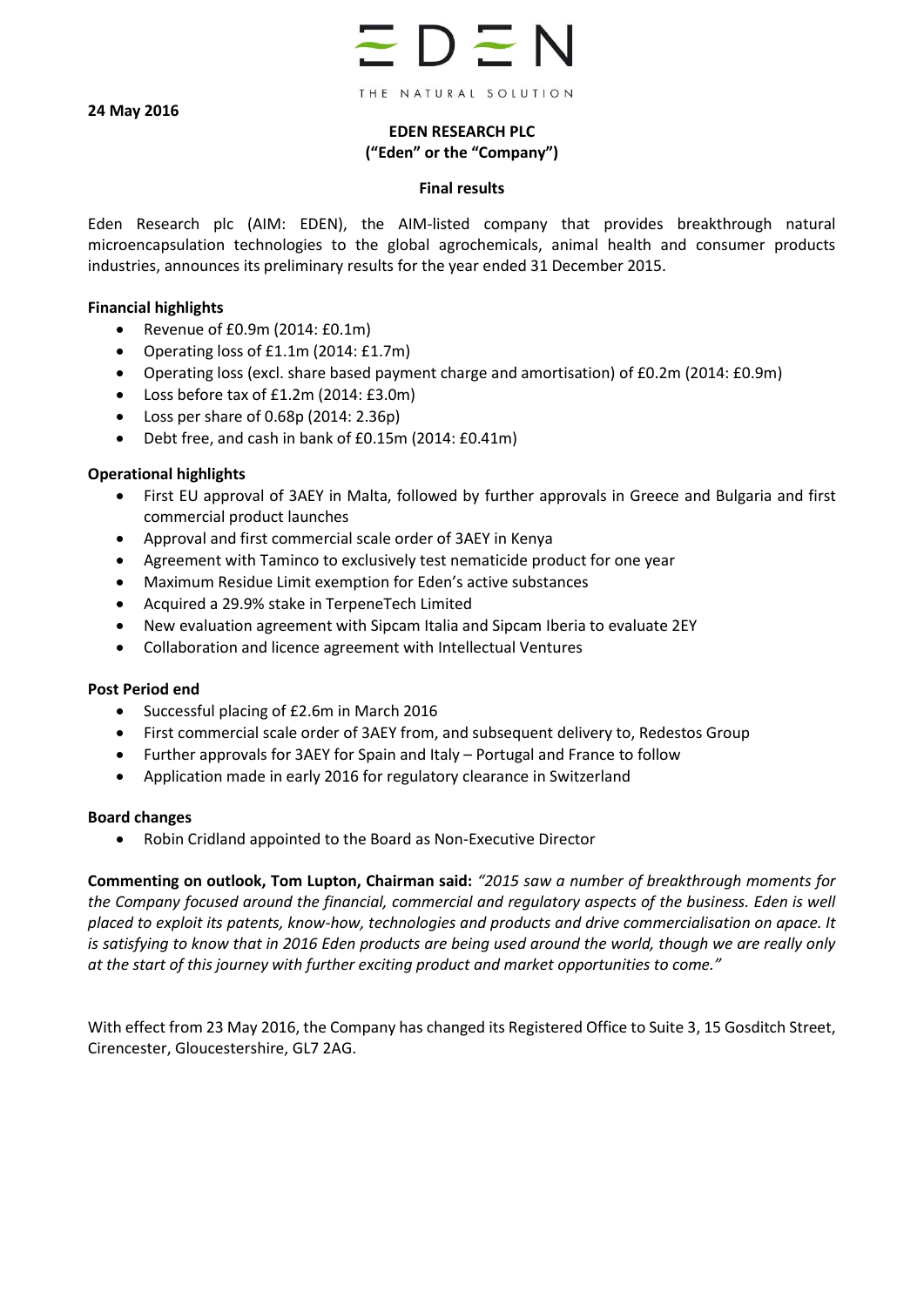**Eden Research plc** [www.edenresearch.com](http://www.edenresearch.com/) Sean Smith, Chief Executive Officer Tel: 01285 359 555 Alex Abrey, Chief Financial Officer

**Shore Capital and Corporate Limited** [www.shorecap.com](http://www.shorecap.com/) Stephane Auton/Patrick Castle Tel: 020 7408 4090

**Walbrook PR Ltd** Tel: 020 7933 8780 or [eden@walbrookpr.com](mailto:eden@walbrookpr.com) Paul McManus **Mob: 07980 541 893** 

# **Notes:**

**Eden** is an early stage revenue company with intellectual property and expertise in encapsulation, terpenes and environmentally friendly technologies to provide naturally occurring solutions to the global agrochemicals industry, the animal health industry, and consumer products.

Eden's encapsulation technology harnesses the biocidal efficacy of naturally occurring chemicals produced by plants (terpenes) and can also be used with both natural and synthetic hydrophobic compounds. The technology uses yeast cells that are a by-product of numerous commercial production processes to deliver a slow release of natural compounds for agricultural and non-agricultural uses. Terpenes are already widely used in the food flavouring, cosmetic and pharmaceutical industries.

Historically, terpenes have had limited commercial use in the agrochemical sector due to their volatility, phytotoxicity and poor solubility. Eden's platform encapsulation technology provides a unique, environmentally friendly solution to these problems and enables terpenes to be used as effective, low-risk agrochemicals.

With leading consultants in their respective fields, the Company is developing these technologies through innovative research and a series of commercial production, marketing and distribution partnerships.

The Company has a number of patents and a pipeline of products at differing stages of development targeting specific areas of the global agrochemicals industry. To date, the Company has invested in the region of £12m in developing and protecting its intellectual property and seeking regulatory approval for products that rely upon the Company's technologies. Revenues earned by the Company have been modest whilst the Company has concentrated on securing patent protection for its intellectual property, gaining regulatory approvals, identifying suitable industrial partners, and entering into licence agreements.

In May 2013, the three actives that comprise Eden's first commercial product, 3AEY, were approved as new ingredients for use in plant protection products. This represents a major milestone in the commercialisation of Eden's technology and is a significant accomplishment for any company. To illustrate this point, one should note that in all of 2013, Eden's approvals represented 3 of only 10 new active ingredients approved by the EC.

3AEY has been authorised for sale in Kenya, Malta, Greece, Bulgaria, Spain and Italy.

Eden was admitted to trading on AIM on 11 May 2012 and trades under the symbol EDEN.

For more information about Eden, please visit: www.edenresearch.com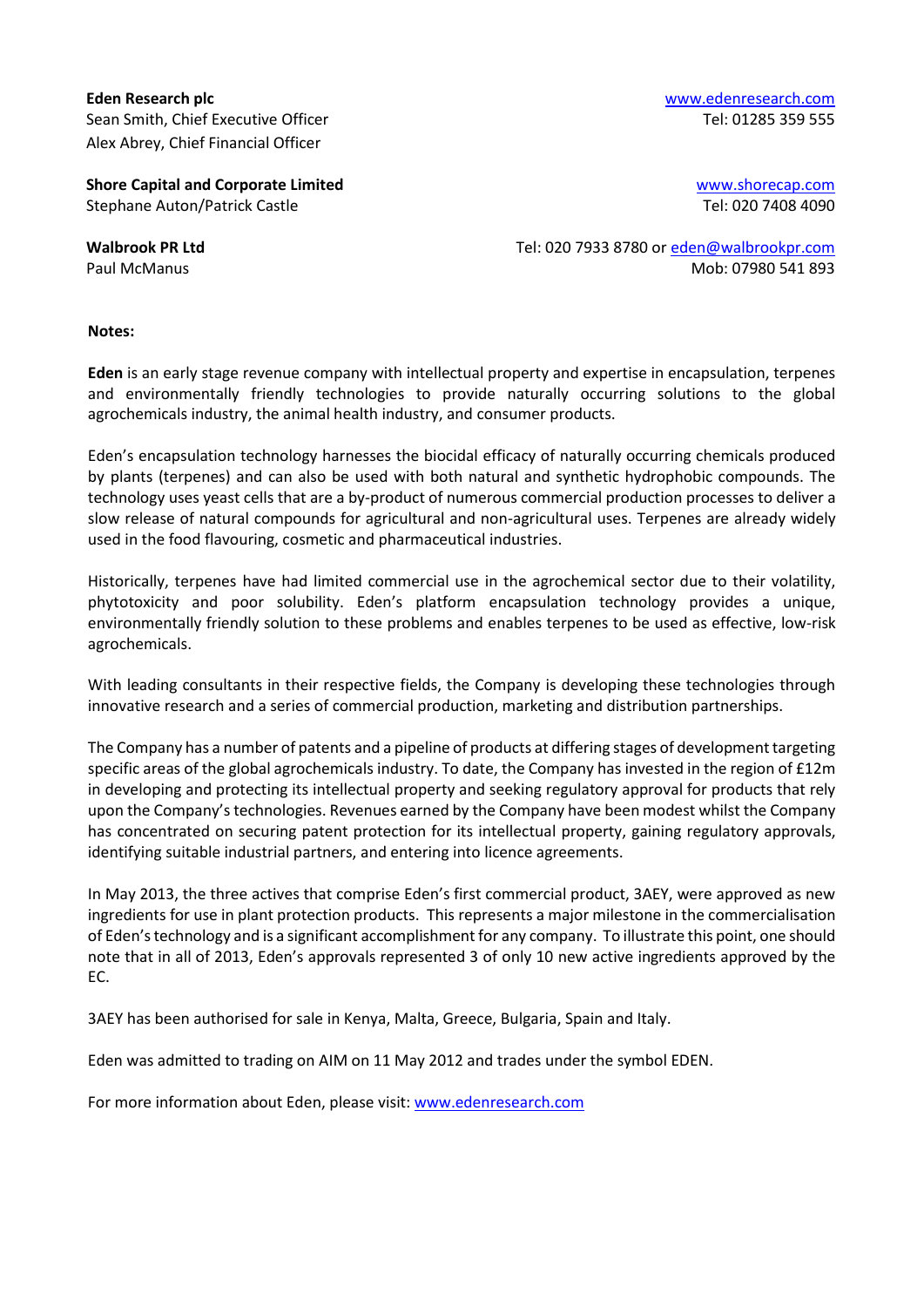### **CHAIRMAN'S REPORT**

#### **Introduction**

I am pleased to report that the Company has made significant progress in 2015 in financial, commercial and regulatory terms. Our Chief Executive Officer, Sean Smith, will provide more detail in his Report, but first, I will give an overview of this progress.

#### **Commercial Development**

The first EU approval for Eden's product, 3AEY (a fungicidal agrochemical product), came in May 2015 in Malta and was subsequently followed by approvals in Kenya, Greece, Bulgaria (2015), and Spain and Italy (2016).

This is the culmination of a number of years' work and investment and allows our commercial partners (Sipcam Italia, Sipcam Iberia, Lachlan and Redestos) to sell 3AEY in their licensed territories from the 2016 growing season onwards. Approvals are also expected to come from France and Portugal in 2016.

An exclusive option agreement signed in April 2015 provided Taminco (now a subsidiary of Eastman Chemical Company) with the right to test Eden's nematicide product for one year. The results from the trials have been encouraging, and the Company is now in advanced negotiations to agree commercial terms.

Revenue increased substantially in 2015 to £0.9m from £0.1m in the previous year resulting in a reduced operating loss (excluding Share Based Payment Charge of £0.25m and Amortisation of £0.66m) of £0.2m in 2015, from £0.9m in 2014. Operating loss reduced to £1.1m in 2015, from £1.7m in 2014. This is a reflection of the progress that has been made and highlights 2015 as being the year Eden moved from its development phase to a truly commercial entity.

### **Corporate Governance**

In May 2015, we welcomed to the Board a new Non-Executive Director, Robin Cridland. Robin currently serves as Chief Financial Officer and Company Secretary of Revolymer plc and has been centrally involved in the listing of businesses and in a number of significant licences and other product commercialisation deals. I believe that his wealth of relevant work experience will prove to be valuable to Eden, not least in his roles on the Audit and Remuneration Committees.

### **Outlook**

Now that the Company has received funding to accelerate its growth and development, as well as key EU approvals for 3AEY, Eden is well placed to exploit its patents, know-how, technologies and products and drive commercialisation on apace. It is satisfying to know that in 2016 Eden products are being used around the world, though we are really only at the start of this journey with further exciting product and market opportunities to come.

**T G Lupton Chairman**

**23 May 2016**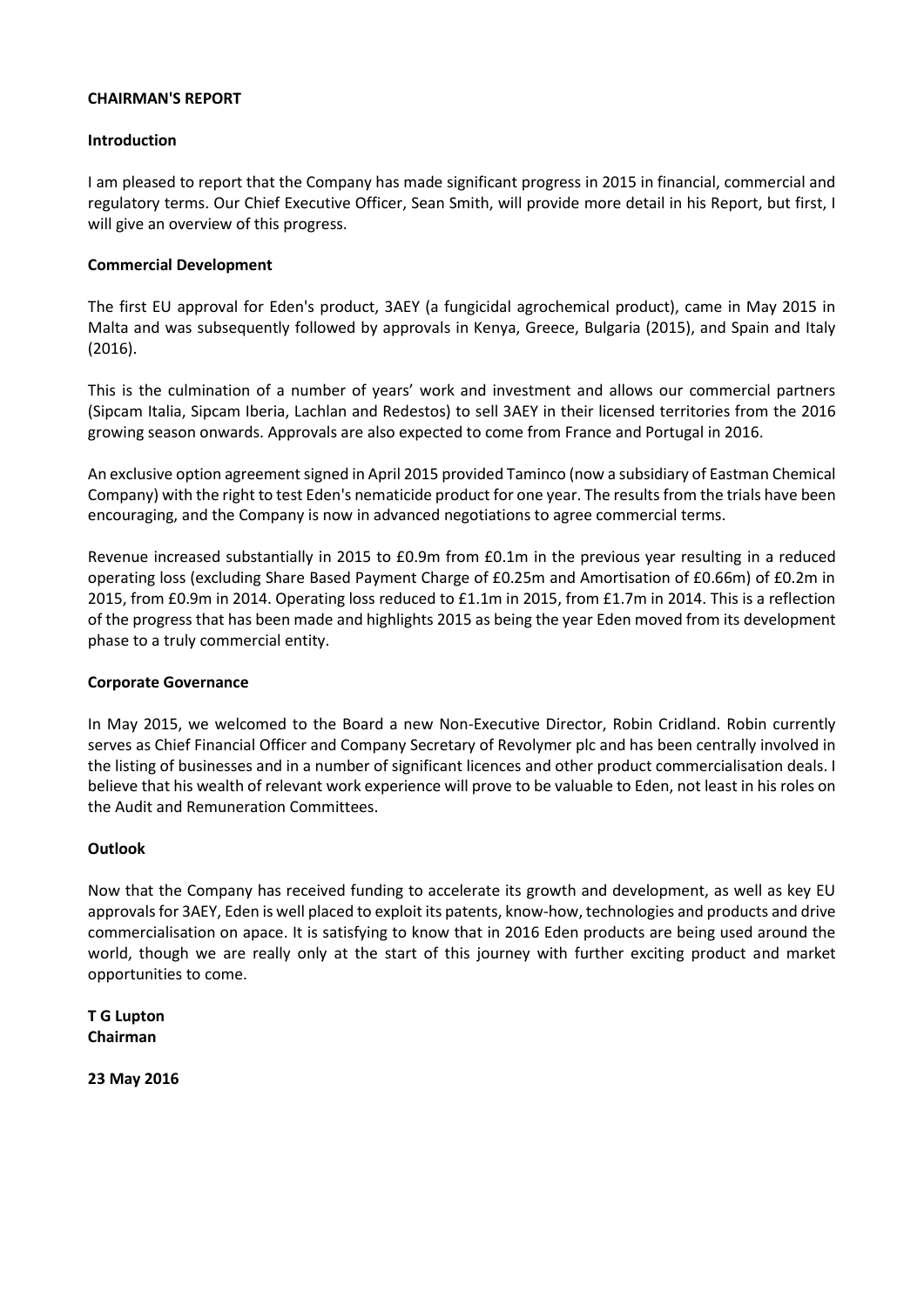#### **CHIEF EXECUTIVE OFFICER'S REPORT**

I am pleased to provide shareholders with my first Chief Executive's Report since joining the Company in September 2014. During 2015 Eden made excellent headway in a number of key areas and these are summarised below.

#### **Financial results**

In terms of financial performance, we have delivered results that show good progression: increased revenues; our first revenues from commercial sales; and overall significantly reduced losses.

Revenue for the year ended 31 December 2015 totalled £0.9m up from £0.1m in the previous year. The majority of this revenue (£0.74m) came from fees associated with licensing our technology. In addition, we received a number of milestone payments (£0.06m) and evaluation fees (£0.05m) during the year. Whilst these revenues are largely made up of one-off payments it is encouraging to see our first, if modest, revenues received from commercial sales, both from direct product sales and royalty revenues, which generated £0.04m in revenue.

Operating loss reduced to £1.1m in 2015, from £1.7m in 2014. Operating loss excluding Share Based Payment Charge of £0.25m and Amortisation of £0.66m reduced to £0.2m in 2015, from £0.9m in 2014. Loss for the year reduced significantly to £1.06m (2014: £2.97m). Loss per share (both basic and diluted) reduced to 0.68p from 2.36p.

Whilst cash at the year-end was £0.15m (2014: £0.41m), the Company subsequently raised £2.6m through a placing with new and existing institutional shareholders. The business is now well funded although my colleagues and I still remain highly focussed on managing costs.

### **Regulatory milestones**

The year 2015 saw a number of breakthrough moments for the Company with the receipt of product approvals that are essential for the commercial launch of our plant protection product 3AEY for the prevention and treatment of botrytis (commonly known as bunch rot in viticulture) in table and wine grapes. In May 2015, we received authorisation from the Regulatory Affairs Directorate in Malta which was acting as the zonal rapporteur Member State for the Southern EU zone. I am pleased to say that we have also subsequently received approvals from Greece, Bulgaria, Spain and Italy.

We are working closely with our partners in the remaining jurisdictions to gain the necessary authorisations as soon as possible. We expect to receive approval from Portugal next, and the approval process in France is ongoing with current indications that this will come through later this year. France is well-known for its considered approach to new product approvals, and the climactic peculiarities of France mean that efficacy trials are often required for both the Southern and Maritime zones (rather than the Southern zone alone, as is the case with the other countries within the Southern zone). This has been the case in the French regulator's consideration of our application, and Eden's French partner, Sumi Agro France, has now submitted the results for consideration by the French authorities.

Following on from the first EU approvals, the regulatory authorities in Kenya granted approval for commercial sales of 3AEY which in turn triggered our first commercial-scale order from Lachlan Kenya Limited, our sales partner in Kenya. Lachlan will initially target the treatment of vegetables before expanding into the cut flower market, both of which are major markets for export into the European Union. In Kenya, 3AEY will be sold as "Hawk" and has been granted clearance for label claims covering both botrytis and powdery mildew, thereby presenting a larger overall market.

It is worth noting that in June 2015, we also gained Maximum Residue Limit ("MRL") exemption for our active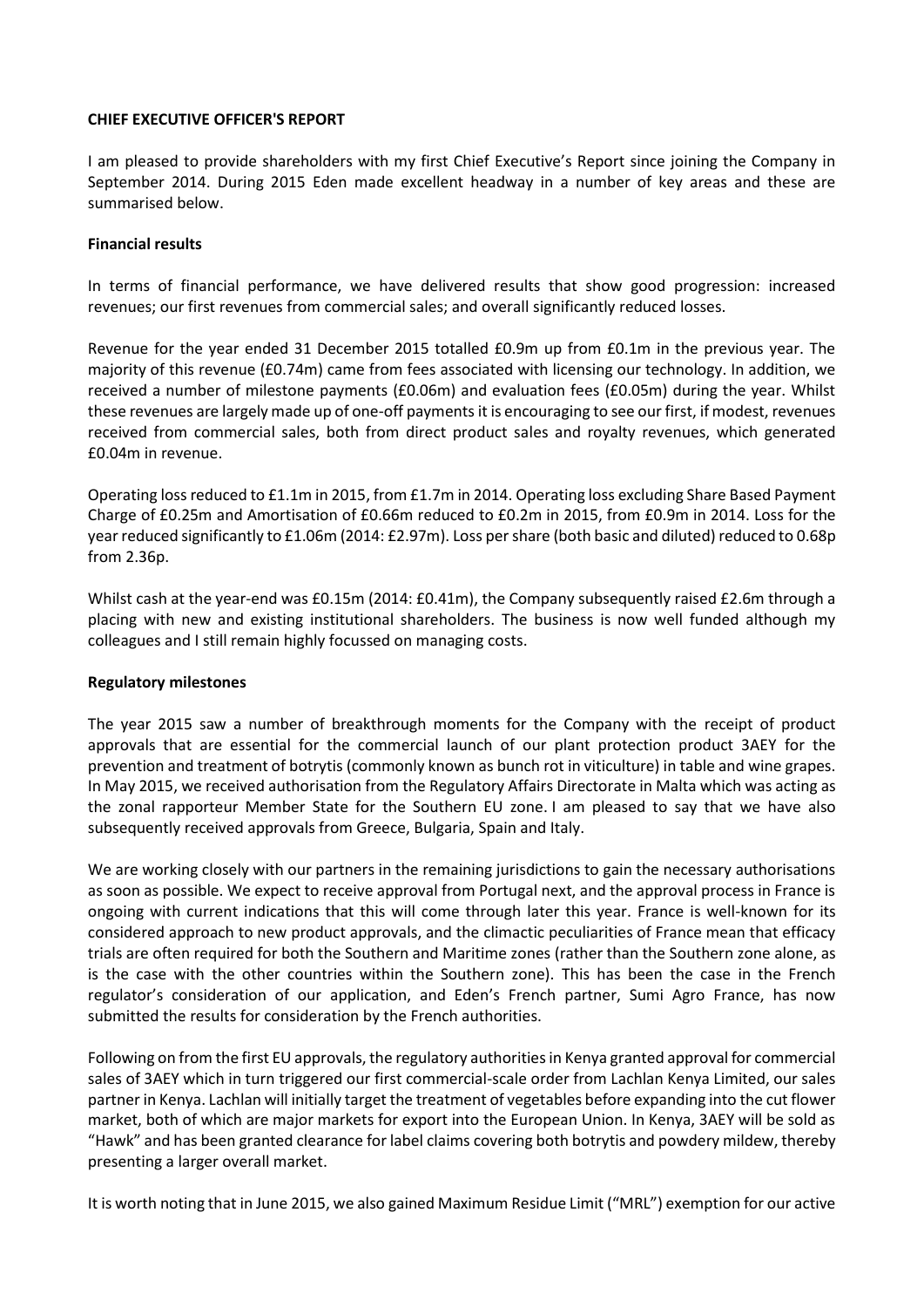substances. This is a major differentiator for Eden's products which can be used without concern for residues and which allow growers to protect their crops with Eden products right up to the point of harvest. Indeed, it is residue levels that are of major concern for food retailers across Europe, and with this exemption from MRLs, we expect strong retailer "pull". We intend to encourage this activity through direct engagement with retailers.

Application was made in early 2016 for regulatory clearance in Switzerland through our newly-appointed Swiss distributor, Stähler Suisse, and we expect to achieve this in 2018. Eden will supply Stähler directly with products produced by one of our approved toll manufacturing partners. Though a smaller market than some, Eden's go-to-market strategy in Switzerland will drive maximum returns to Eden by simplifying the supply chain.

Looking forward, we are also planning to expand the registration of 3AEY in a number of the Baltic states and as soon as the data requirements are satisfied, we also expect to make registration applications for 3AEY to be used as an indoor product in the EU thereby opening up the very large high-value greenhouse crops markets along with ornamentals. We are also in the early stages of preparing an application for product registration in the US, and we are engaged in active dialogue with the US EPA alongside US regulatory specialists. Finally, we are also in the process of seeking regulatory approval for a nematicide product that utilises our active ingredients across a number of territories, and we expect to be able to update on progress throughout 2016.

# **Commercial progress**

# **I. Plant protection**

Although our technology has multiple end-market applications, one of the key early markets for us has been in the area of plant protection. Our lead agricultural product 3AEY, for the prevention and treatment of botrytis, has now been launched commercially in Greece, Spain, Italy and Kenya, with product shipped to our partners in these regions or produced locally by authorised licensees. We expect to see a growing contribution from product sales and royalties as our products gain traction in these countries and as more territories approve its use.

Our products are typically aimed for sale into larger commercial vineyards, and not as a retail product for home use or smaller agricultural ventures. 3AEY has a strong scientific rationale which demonstrates its effectiveness and a number of clear commercial advantages over existing traditional chemical alternatives – most notably that 3AEY is formulated with compounds that are naturally-occurring and can be used right up to the point of harvest.

Our commercial strategy has been to develop strategic corporate partnerships with established organisations with experience in marketing and distribution into our target end markets. In the pursuit of this strategy we have a number of evaluation agreements underway, which attract initial upfront fees and that we hope to develop into full commercial agreements through 2016 and beyond.

In May last year we announced a new Evaluation Agreement with Sipcam Italia S.p.A. and Sipcam Iberia (collectively referred to as "Sipcam") to evaluate 2EY, our product that targets powdery mildew, a widespread fungal pathogen which affects flowers and fruit. As you will recall, Sipcam is an existing partner, and we are pleased with the expansion of this relationship. Furthermore, we see scope for further expansion into both new product areas and territories.

In April 2015 we extended our agreement with Taminco BVBA's crop protection division (a subsidiary of Eastman Chemical Company) to further evaluate our nematicide product, B2Y. This exclusive agreement came to an end on 31 March 2016, and we are encouraged by the outcome of the trials. Eden is now in negotiations to secure global arrangements for the commercialisation of this product. We will update the market on this emerging area when discussions are concluded.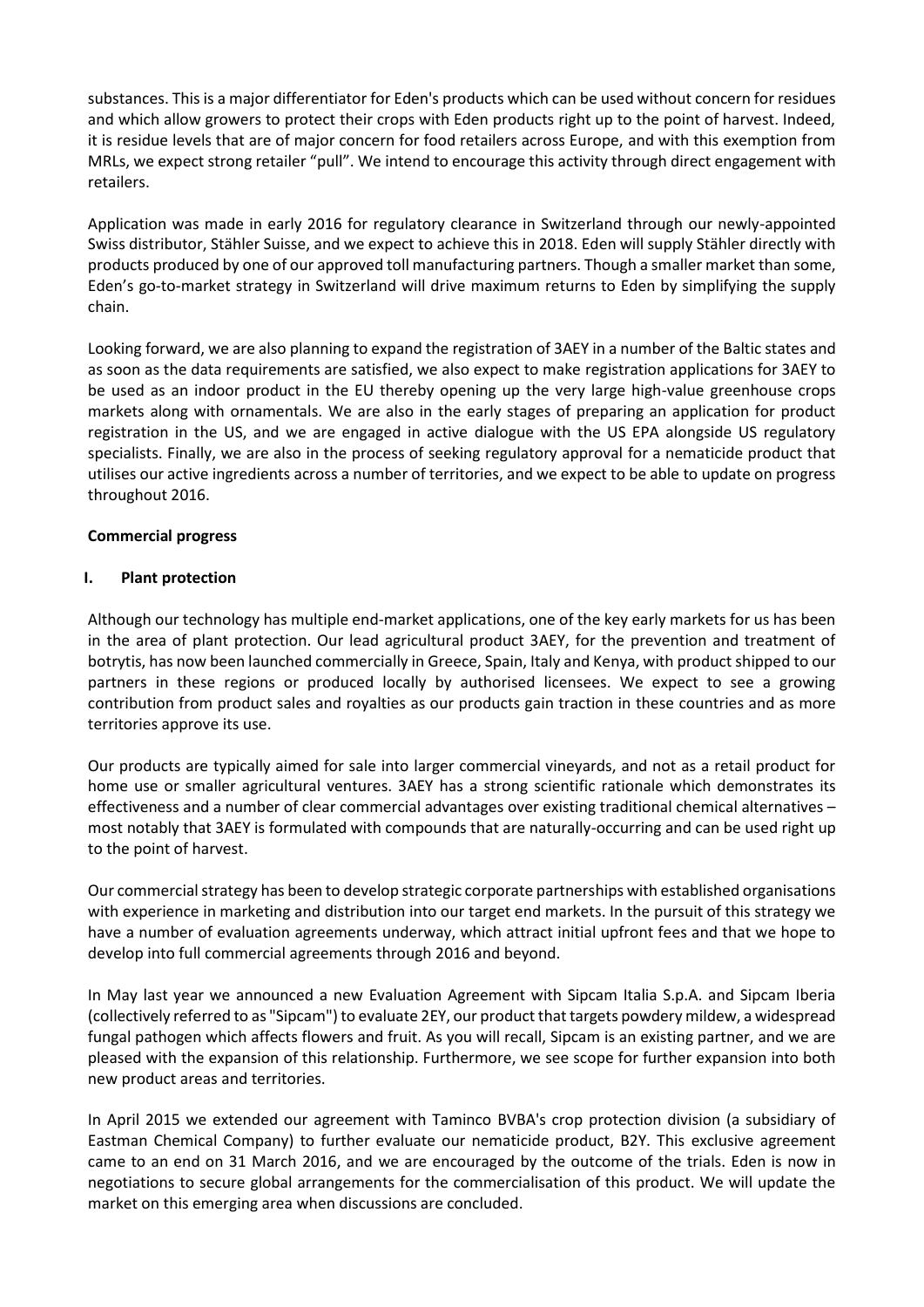Additional evaluation agreements are underway for 3AEY in new territories, including the key North American, South American and Australian markets, as well as further evaluations underway for 2EY for the treatment of powdery mildew and G3Y for the treatment of molluscs.

The potential for sales of 3AEY through our existing licensees (Sumi-Agro France, Sipcam and Redestos) is significant in Europe alone, but the opportunity is even more valuable when markets outside of the EU, such as the US and South America, are considered and we are making progress in arranging commercial terms with new licensees in these regions. I look forward to updating you on our progress with these important activities in due course.

# **II. Animal health**

We continue to work closely with our licensee in the animal health sector, Bayer Animal Health. Bayer are now in the final stages of development of several products that contain our active ingredients and use our GO-E™ encapsulation system and we expect these to be launched in 2017. We are confident in the work that Bayer has been doing and anticipate that the products that emerge using Eden's technology will establish themselves as high-performing sector leaders in the North American market and potentially beyond.

Pet odour control products sold through TerpeneTech should benefit from the appointment of a new channel partner, and we expect 2016 will see a return to sales growth for these products.

# **III. Human health**

In August we signed an exclusive licence agreement with TerpeneTech Limited granting them the right to use our technologies and intellectual property for the development of 'over the counter' head lice treatments for an upfront fee of £0.6m. This fee contributed to our licensing revenues. TerpeneTech are currently undertaking human clinical trials and this is proceeding as expected. Additional work is ongoing with respect to the appointment of product development and launch partners, and much of this work will be informed by upcoming decisions about the regulatory paths to pursue in key markets. Head lice treatment products can be approached differently (from a regulatory standpoint) in most of the world's largest markets, and TerpeneTech is taking care to ensure that the product registration strategy is sound and balances speed to market with product value and competitive differentiation.

# **Intellectual Property ("IP")**

As an IP-led business it is essential that we continue to enhance and extend our core intellectual property portfolio and expand our technology base into new commercial markets. To this end we signed a collaboration and licence agreement with Intellectual Ventures ("IV") in September 2015. This agreement provides Eden with access to IV's world-leading IP-related services and global network of licensing and business development professionals and will add value to our IP portfolio and presence particularly in Asia, North America, and South America where we have had little reach to date.

IV is currently deploying a significant amount in the further protection and development of Eden's patent portfolio and expects to make a return on its investment through royalties on future Eden net sales of relevant products, and a deferred payment, based on the growth of Eden's enterprise value over time.

# **Strategy**

Eden has spent years developing its intellectual property, product development capabilities, supply chain partnerships, toll manufacturing network, and contract research and commercialisation partnerships. These capabilities were developed in support of a technology licensing model centered around an "asset-light" approach. In short, Eden had to develop its products, prove they work, prove that they can be produced and then used effectively, and then hand them over to willing partners.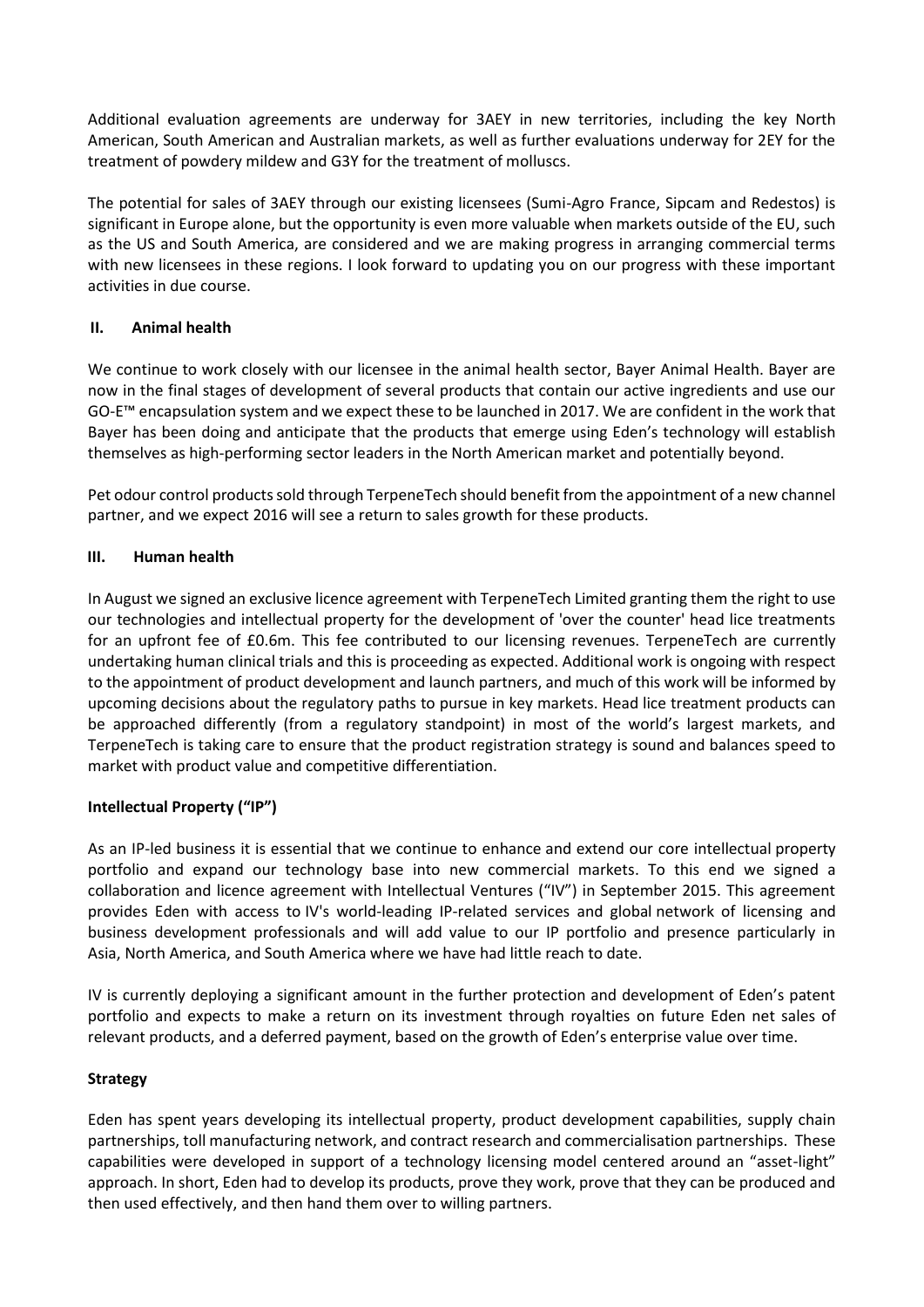However, inherent in the licensing business model is the fact that the majority of a product's gross margins go to the licensing partner, the licensee. In cases where the full product, regulatory, and commercial risks are borne primarily by the licensee, this is a reasonable apportionment of value, giving the licensee a fair return for its investment in all of the other aspects of product commercialisation above and beyond the value of know-how and patents relating to the products. In Eden's case, apart from direct market access and local presence, Eden is in control of the full package for the commercialisation of the products it has developed.

I am pleased to say that over the past twelve months we have refined our commercialisation strategy and associated business model in order to derive more value from the products and technology that we have developed. Eden will consider both the licensing and product sale models when entering new product areas and markets, with product sales supported by appropriate contract manufacting and distribution arrangements. Indeed, we have already agreed to act as a product supplier to several existing licensees, and we have established a new direct distributor in Switzerland. This model will be increasingly utilised in new territories and for new products as we go forward in order to ensure revenue and profit maximisation. In the long term, this approach will help us to build brand value by establishing greater visibility in our end-use markets, and it will allow us to gain greater control over our supply chain.

This change is designed to help to ensure a fair return to Eden and its shareholders for the products that we have developed and supported over the years, and we anticipate that revenue and profit lines will grow at a higher rate than when compared with a pure licensing model.

Finally, this year Eden will focus some of its efforts on further developing and exploiting its brand. I have already mentioned the appeal of our product offerings (with their exemptions from maximum residue levels in Europe) to major European retailers, but we also plan to take this opportunity to better-develop our branding strategy in order to fully leverage our profile as a supplier of natural solutions. This will result in some changes to our product and technology naming conventions as well as some strengthening of our positioning with retailers, brand owners and major producers, all with the intended effect of greater market pull and influence.

### **Corporate Investment**

During the year Eden acquired a 29.9% stake in TerpeneTech Limited for £0.92m, through the issue of 4,615,385 new Eden shares at 20p per share. TerpeneTech, an Eden licensee, has developed a number of products using our GO-E™ encapsulation system and IP. The decision to take a strategic stake in TerpeneTech was driven by the progress they have made and the opportunity to take a bigger share of the potential future value that will be derived from this relationship.

### **Post year end events**

As mentioned above we were pleased to announce the receipt of regulatory approvals from Italy, Spain and Bulgaria following the year end. This year we were also able to announce our first commercial scale order and subsequent delivery of 3AEY from Redestos Group, Eden's partner in Greece and the Balkans, which will contribute to product sales and royalties in the 2016 financial year.

Most significantly, we were pleased to announce at the end of March 2016 a successful placing which raised £2.6m from new and existing institutional investors. Whilst the placing enables the Company to accelerate the execution of its strategy, we are also pleased to welcome a major new shareholder in Livingbridge VC LLP which invested £2m to obtain a 10.6% stake in the business and has the right to appoint a Director to the Board.

The additional funding with allow us to register new products and increase the global reach of our existing products. It will also allow us to start new trials in both plant protection products and personal care applications as well as pursue the commercialisation of animal health products outside of the United States.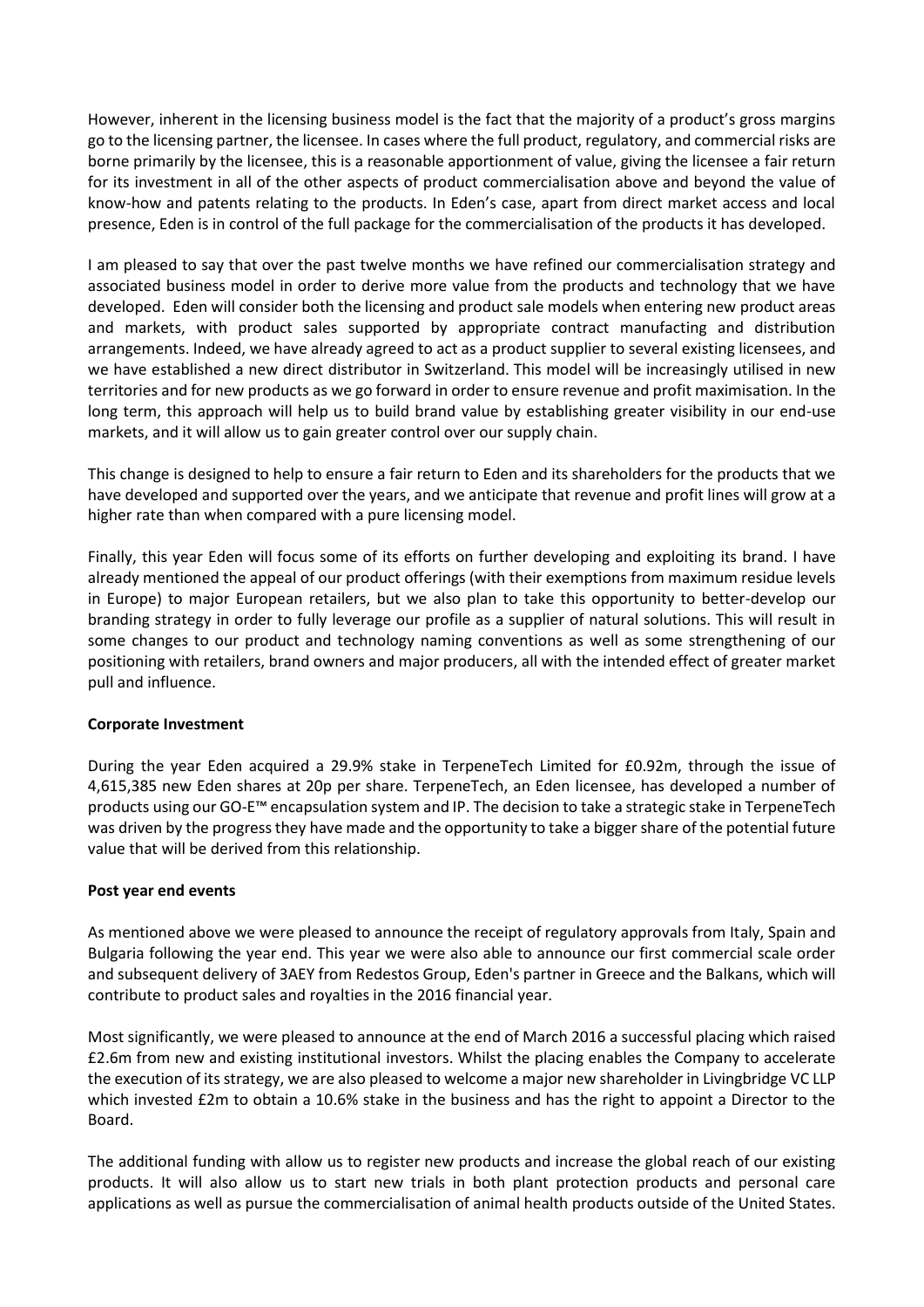## **Outlook**

The outlook for the Company is better than it has been at any point in the past, and I remain confident that we are well-positioned to benefit from a growing number of commercial agreements as well as the increasing interest in our technology beyond the end-uses and geographies that we currently target. Our commercial pipeline has never been better, and we are aiming to enhance our capabilities for further commercial activity in the coming year. We recently announced the appointment of a seasoned industry veteran to advise on commercial strategy within the plant protection sector, and we are already benefiting from his years of experience and insights gained whilst working for major industry leaders.

In the short-term we expect to receive confirmation of product registrations for 3AEY in Portugal and France and we will further advance our application for product registration to combat powdery mildew, nematodes and molluscs, to name a few areas. In particular, we believe that we are close to concluding a commercial agreement for our nematicide product B2Y, and we look forward to updating shareholders in due course. We also expect to see a number of evaluations successfully concluded during the year.

We expect to see our global reach and IP portfolio expand during 2016 through our relationship with IV and will be targeting product sales partnerships in North America, South America and, likely, Australia. Eden is in the early stages of collaborations with multiple major generic and proprietary active ingredient suppliers to evaluate its encapsulation technology, both alone, and in synergistic combinations with terpenes. These collaborations should be formalised during the course of 2016 with both new and current partners.

Whilst we anticipate 2016 revenues to be made up of one time fees and milestone payments from licence agreements, we expect to see over time steady growth in product sales and royalties as more of our commercialisation partners launch products using our technology and as these products begin to get market traction.

We are well positioned for further growth in 2016 and beyond: the business is debt-free, well-funded and with a light overhead structure we expect that further revenue growth will move the business towards profitability.

I look forward to updating you as we reach key milestones throughout the year and at the half-year reporting, and in the meantime, I thank you for your confidence and support.

**S M Smith Chief Executive Officer**

**23 May 2016**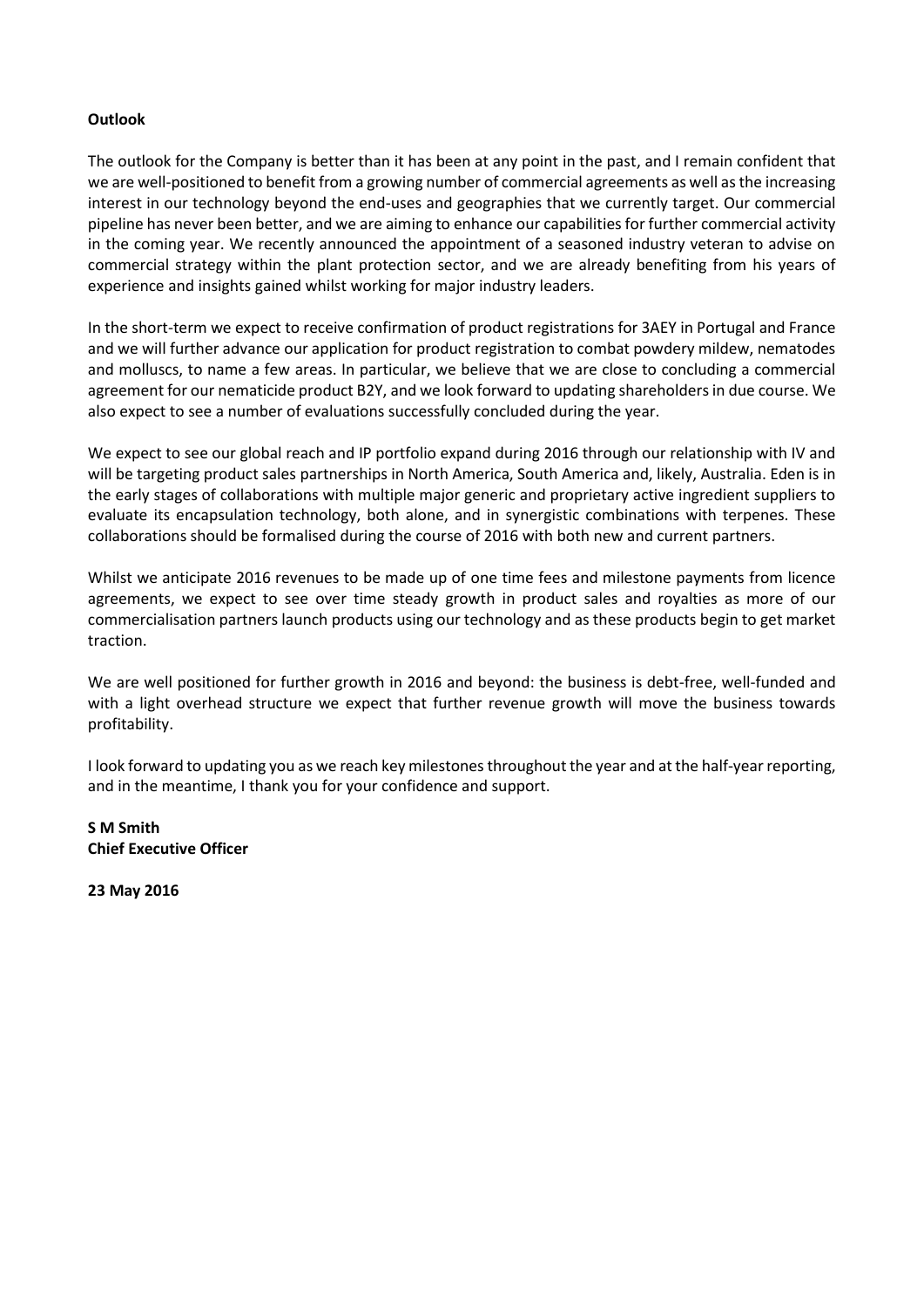# **STATEMENT OF PROFIT OR LOSS AND OTHER COMPREHENSIVE INCOME For The Year Ended 31 December 2015**

|                                                          |                | 2015          | 2014          |
|----------------------------------------------------------|----------------|---------------|---------------|
|                                                          | <b>Notes</b>   | £             | £             |
| <b>CONTINUING OPERATIONS</b>                             |                |               |               |
| Revenue                                                  | $\overline{2}$ | 883,312       | 99,855        |
| Cost of sales                                            |                | (98, 708)     |               |
|                                                          |                |               |               |
| <b>GROSS PROFIT</b>                                      |                | 784,604       | 99,855        |
| Amortisation of intangible                               |                |               |               |
| assets                                                   |                | (655, 304)    | (635,035)     |
| Other administrative expenses                            |                | (1,019,957)   | (1,022,836)   |
| Share based payments                                     |                | (247, 973)    | (187, 621)    |
|                                                          |                |               |               |
| <b>OPERATING LOSS</b>                                    |                | (1, 138, 630) | (1,745,637)   |
| Finance costs                                            | 4              | (20, 486)     | (1, 252, 295) |
| Finance income                                           | 4              | 247           | 117           |
| <b>LOSS BEFORE INCOME TAX</b>                            | 5              | (1, 158, 869) | (2,997,815)   |
| Income tax                                               | 6              | 101,260       | 28,347        |
|                                                          |                |               |               |
| <b>LOSS FOR THE YEAR</b>                                 |                | (1,057,609)   | (2,969,468)   |
| <b>OTHER COMPREHENSIVE INCOME</b>                        |                |               |               |
|                                                          |                |               |               |
| <b>TOTAL COMPREHENSIVE INCOME FOR THE</b><br><b>YEAR</b> |                | (1,057,609)   | (2,969,468)   |
|                                                          |                |               |               |
| Earnings per share expressed                             |                |               |               |
| in pence per share:                                      | 7              |               |               |
| <b>Basic</b>                                             |                | $-0.68$       | $-2.36$       |
| <b>Diluted</b>                                           |                | $-0.68$       | $-2.36$       |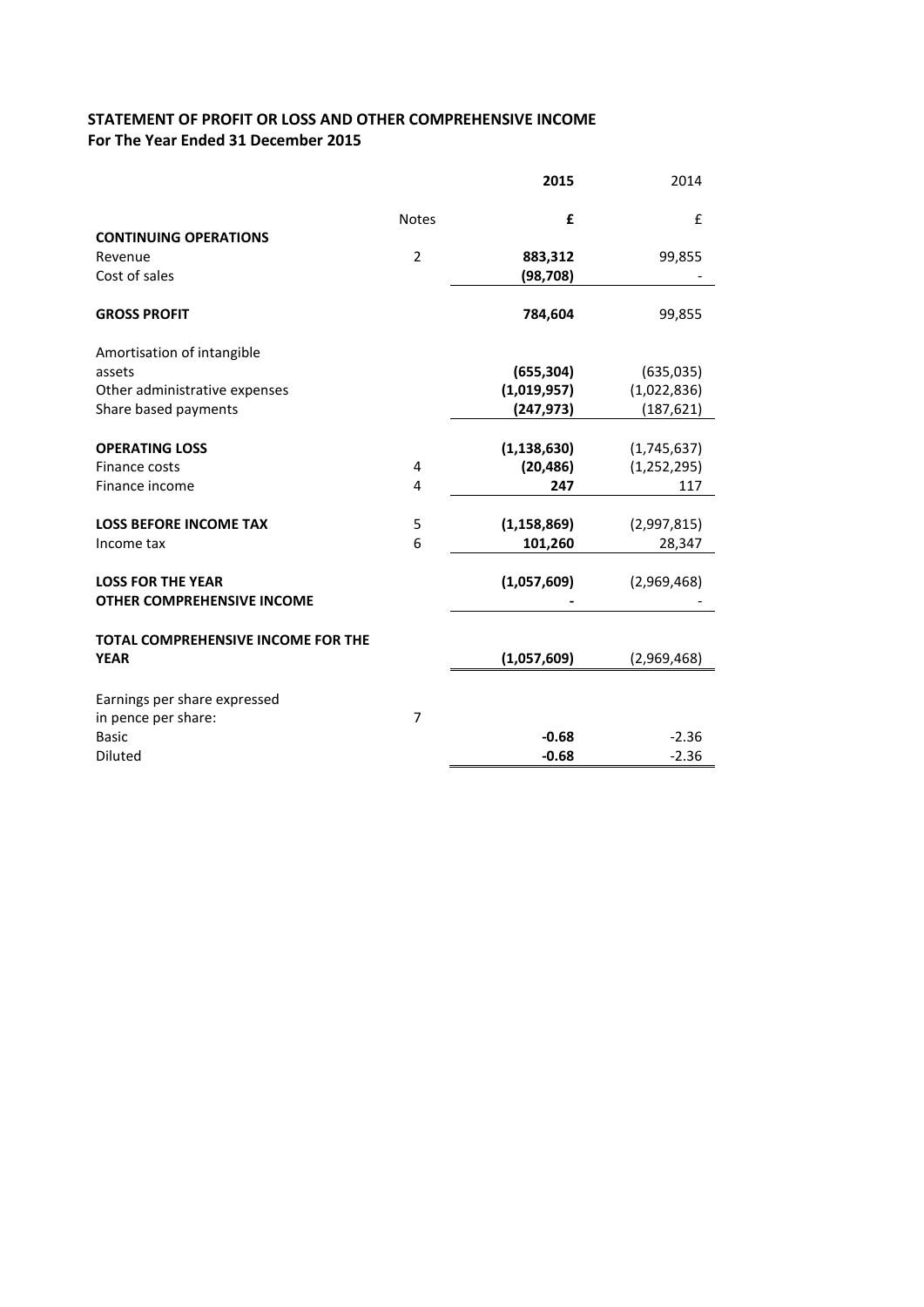# **STATEMENT OF FINANCIAL POSITION As at 31 December 2015**

|                                         |              | 2015         | 2014           |
|-----------------------------------------|--------------|--------------|----------------|
|                                         | <b>Notes</b> | £            | £              |
| <b>ASSETS</b>                           |              |              |                |
| <b>NON-CURRENT ASSETS</b>               |              |              |                |
| Intangible assets                       | 8            | 5,543,092    | 5,923,740      |
| Investments                             | 9            | 923,077      |                |
|                                         |              |              |                |
|                                         |              | 6,466,169    | 5,923,740      |
| <b>CURRENT ASSETS</b>                   |              |              |                |
| Trade and other receivables             | 10           | 164,416      | 62,535         |
| Cash and cash equivalents               | 11           | 148,360      | 414,980        |
|                                         |              | 312,776      | 477,515        |
| <b>LIABILITIES</b>                      |              |              |                |
| <b>CURRENT LIABILITIES</b>              |              |              |                |
| Trade and other payables                | 12           | 752,552      | 458,303        |
|                                         |              |              |                |
| <b>NET CURRENT (LIABILITIES)/ASSETS</b> |              | (439, 776)   | 19,212         |
|                                         |              |              |                |
| <b>NET ASSETS</b>                       |              | 6,026,393    | 5,942,952      |
| <b>SHAREHOLDERS' EQUITY</b>             |              |              |                |
| Called up share capital                 | 15           | 1,587,583    | 1,541,429      |
| Share premium                           | 16           | 26,860,972   | 26,014,049     |
| Merger reserve                          | 16           | 10,209,673   | 10,209,673     |
| Warrant reserve                         | 16           | 735,453      | 524,154        |
| Retained earnings                       | 16           | (33,367,288) | (32, 346, 353) |
|                                         |              |              |                |
| <b>TOTAL EQUITY</b>                     |              | 6,026,393    | 5,942,952      |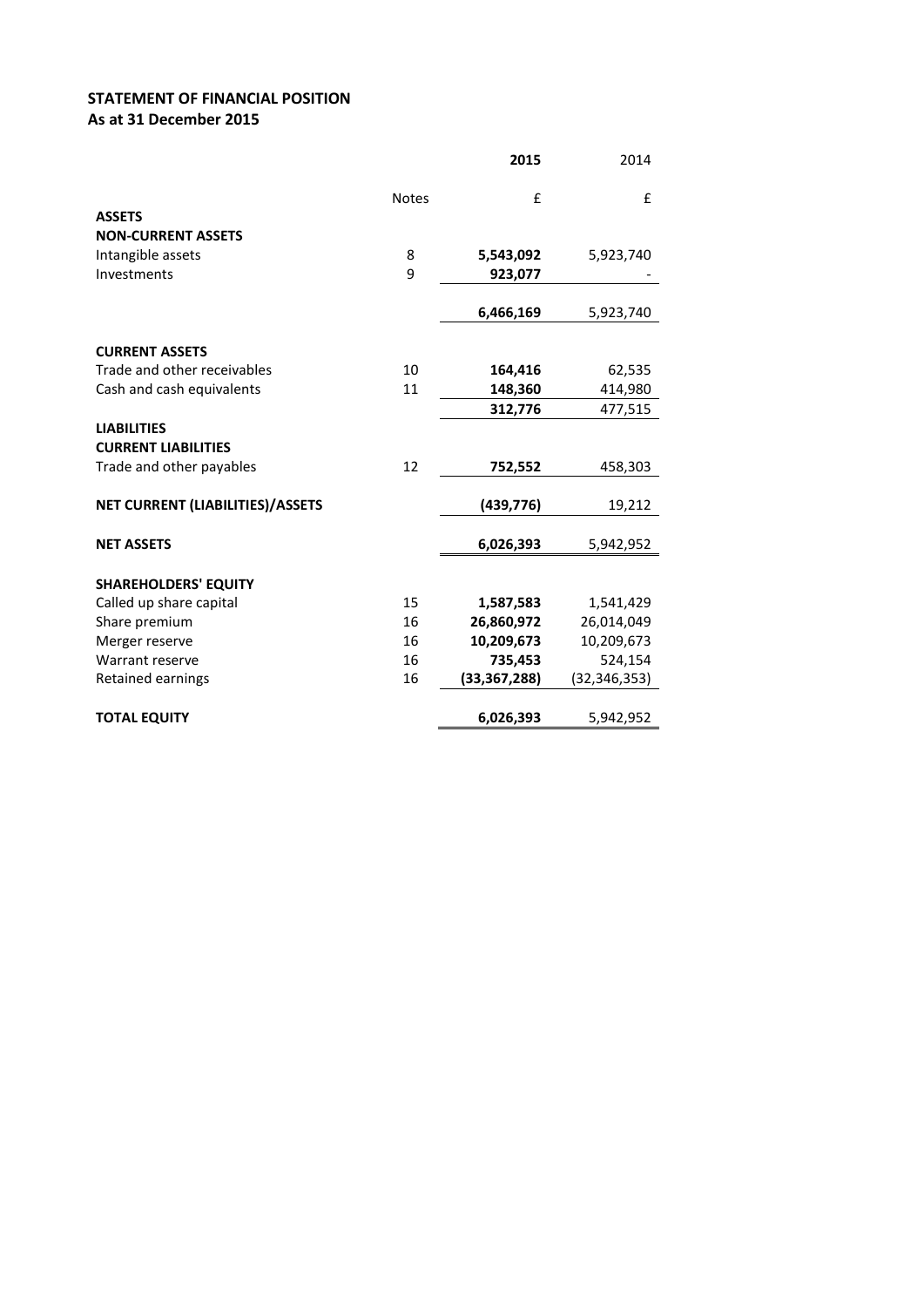# **STATEMENT OF CHANGES IN EQUITY For The Year Ended 31 December 2015**

|                                                                                                            | Called up<br>share<br>capital | <b>Share</b><br>premium | <b>Merger</b><br>reserve | Warrant<br>reserve    | <b>Retained</b><br>earnings | <b>Total</b>         |
|------------------------------------------------------------------------------------------------------------|-------------------------------|-------------------------|--------------------------|-----------------------|-----------------------------|----------------------|
|                                                                                                            | £                             | £                       | £                        | £                     | £                           | £                    |
| Balance at 1 January 2014                                                                                  | 1,232,776                     | 23,277,511              | 10,209,673               | 779,485               | (29, 819, 837)              | 5,679,608            |
| Loss and total<br>comprehensive income                                                                     |                               |                         |                          |                       | (2,969,468)                 | (2,969,468)          |
| Transactions with owners<br>- Issue of shares<br>- Options granted<br>- Options<br>exercised/lapsed        | 308,653                       | 2,736,538               |                          | 187,621<br>(442, 952) | 442,952                     | 3,045,191<br>187,621 |
| Transactions with owners                                                                                   | 308,653                       | 2,736,538               | $\overline{\phantom{a}}$ | (255, 331)            | 442,952                     | 3,232,812            |
| Balance at 31 December<br>2014                                                                             | 1,541,429                     | 26,014,049              | 10,209,673               | 524,154               | (32, 346, 353)              | 5,942,952            |
| <b>Balance at 1 January 2015</b>                                                                           | 1,541,429                     | 26,014,049              | 10,209,673               | 524,154               | (32, 346, 353)              | 5,942,952            |
| Loss and total<br>comprehensive income                                                                     |                               |                         |                          |                       | (1,057,609)                 | (1,057,609)          |
| <b>Transactions with owners</b><br>- Issue of shares<br>- Options granted<br>- Options<br>exercised/lapsed | 46,154                        | 846,923                 |                          | 247,973<br>(36, 674)  | 36,674                      | 893,077<br>247,973   |
| <b>Transactions with owners</b>                                                                            | 46,154                        | 846,923                 |                          | 211,299               | 36,674                      | 1,141,050            |
| <b>Balance at 31 December</b><br>2015                                                                      | 1,587,583                     | 26,860,972              | 10,209,673               | 735,453               | (33, 367, 288)              | 6,026,393            |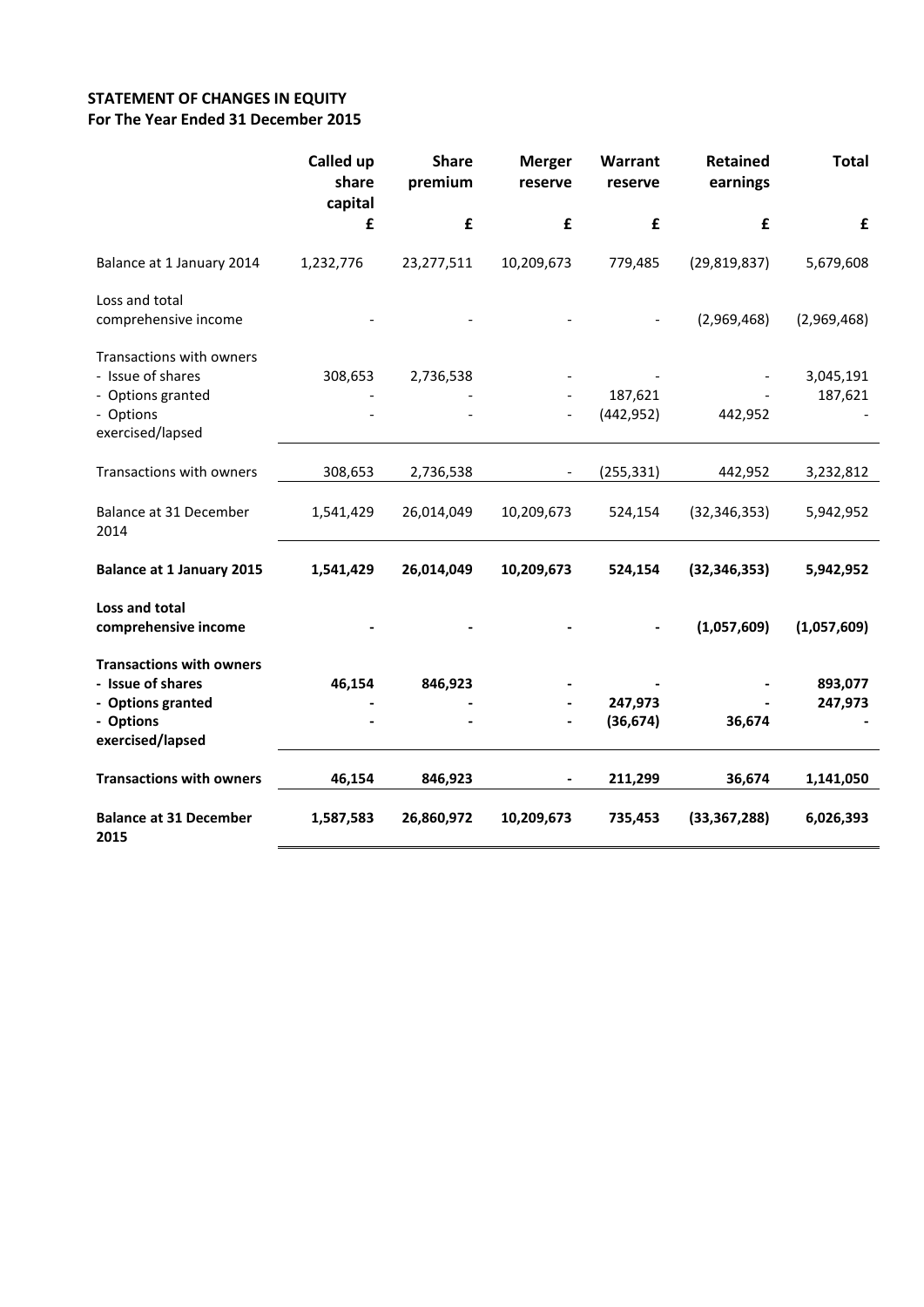# **STATEMENT OF CASH FLOWS For The Year Ended 31 December 2015**

|                                                  |              | 2015       | 2014       |
|--------------------------------------------------|--------------|------------|------------|
|                                                  |              | £          | £          |
| Cash flows from operating activities             |              |            |            |
| Cash generated from operations                   | $\mathbf{1}$ | (185, 635) | (848, 939) |
| Finance costs paid                               |              | (20, 486)  | (109, 703) |
| Tax received                                     |              | 101,260    | 28,347     |
| Net cash from operating activities               |              | (104, 861) | (930, 295) |
| Cash flows from investing activities             |              |            |            |
| Capitalisation of development expenditure        |              | (132,006)  | (466, 189) |
| Interest received                                |              | 247        | 117        |
| Net cash from investing activities               |              | (131,759)  | (466, 072) |
| Cash flows from financing activities             |              |            |            |
| Issue of equity shares                           |              |            | 750,000    |
| Share issue costs                                |              | (30,000)   |            |
| Loans                                            |              |            | 750,000    |
| Net cash from financing activities               |              | (30,000)   | 1,500,000  |
|                                                  |              |            |            |
| (Decrease)/increase in cash and cash equivalents |              | (266, 620) | 103,633    |
| Cash and cash equivalents at beginning of year   | 2            | 414,980    | 311,347    |
| Cash and cash equivalents at end of year         | 2            | 148,360    | 414,980    |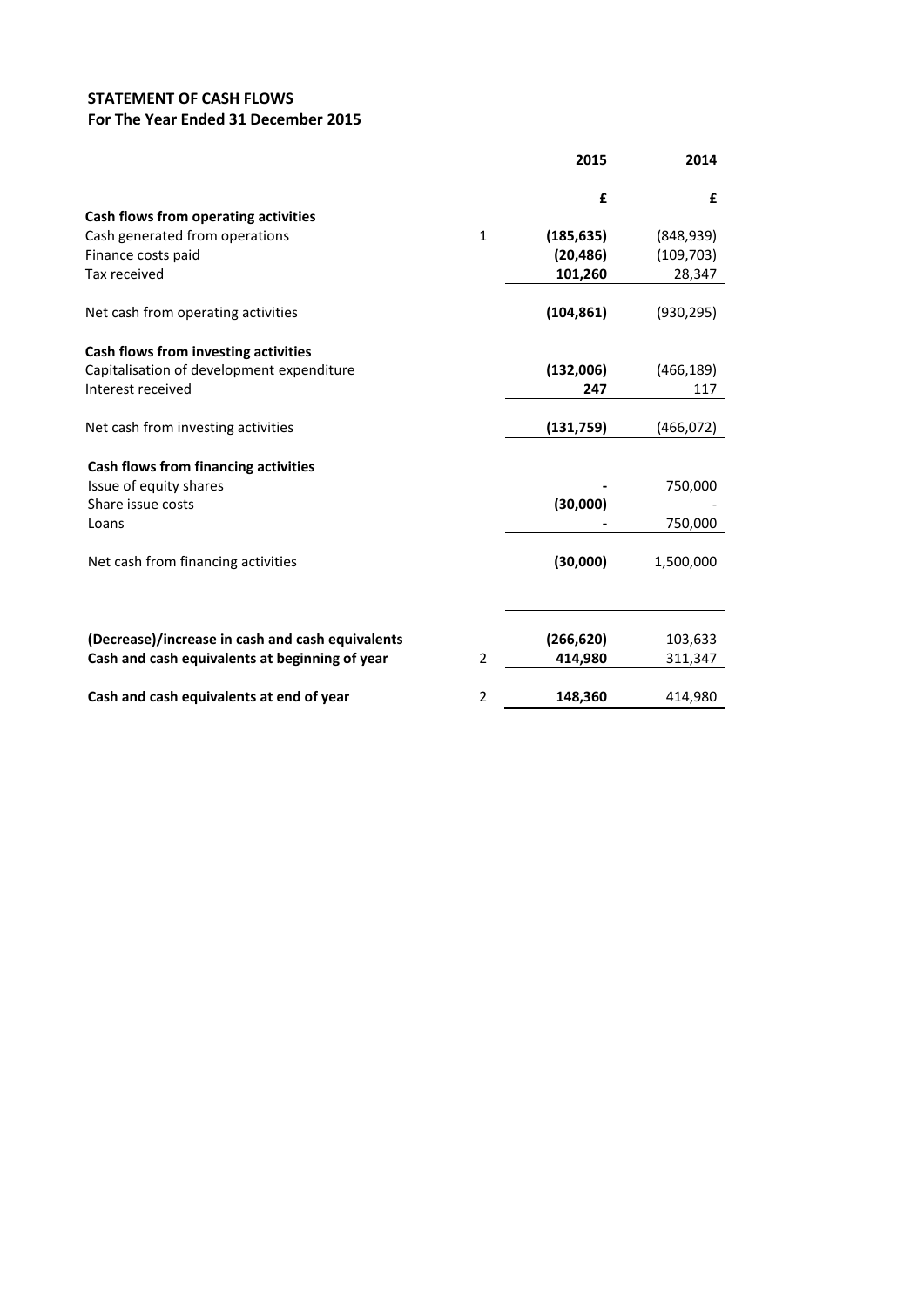# **NOTES TO THE STATEMENT OF CASH FLOWS For The Year Ended 31 December 2015**

#### 1. **RECONCILIATION OF LOSS BEFORE INCOME TAX TO CASH GENERATED FROM OPERATIONS**

|                                                    | 2015          | 2014        |
|----------------------------------------------------|---------------|-------------|
|                                                    | £             | £           |
| Loss before income tax                             | (1, 158, 869) | (2,997,815) |
| Amortisation charges                               | 655,304       | 635,035     |
| Share based payment charge                         | 247,973       | 187,621     |
| Finance costs                                      | 20.486        | 1,252,295   |
| Finance income                                     | (247)         | (117)       |
|                                                    | (235, 353)    | (922, 981)  |
| (Increase)/decrease in trade and other receivables | (244,532)     | 67,233      |
| Increase in trade and other payables               | 294,250       | 6,809       |
|                                                    |               |             |
| Cash generated from operations                     | (185, 635)    | (848,939)   |

#### 2. **CASH AND CASH EQUIVALENTS**

The amounts disclosed on the Statement of Cash Flowsin respect of cash and cash equivalents are in respect of these Statement of Financial Position amounts:

| Year ended 31 December 2015 |
|-----------------------------|
|-----------------------------|

| 31.12.15 | 1.1.15  |
|----------|---------|
| £        |         |
| 148,360  | 414,980 |
|          |         |
|          |         |
| 31.12.14 | 1.1.14  |
|          |         |
| £        |         |
| 414,980  | 311,347 |
|          |         |

#### 3. **NON-CASH TRANSACTIONS**

During the year ended 31 December 2015, the Company acquired 29.9% of the share capital of TerpeneTech Limited for £923,077. The consideration was paid via the issue of shares as disclosed in note 15 and was a major non-cash transaction. Share issue costs of £30,000 were incurred.

During the year ended 31 December 2014 debt, including finance charges, totalling £2,295,192 was converted into 20,865,382 shares.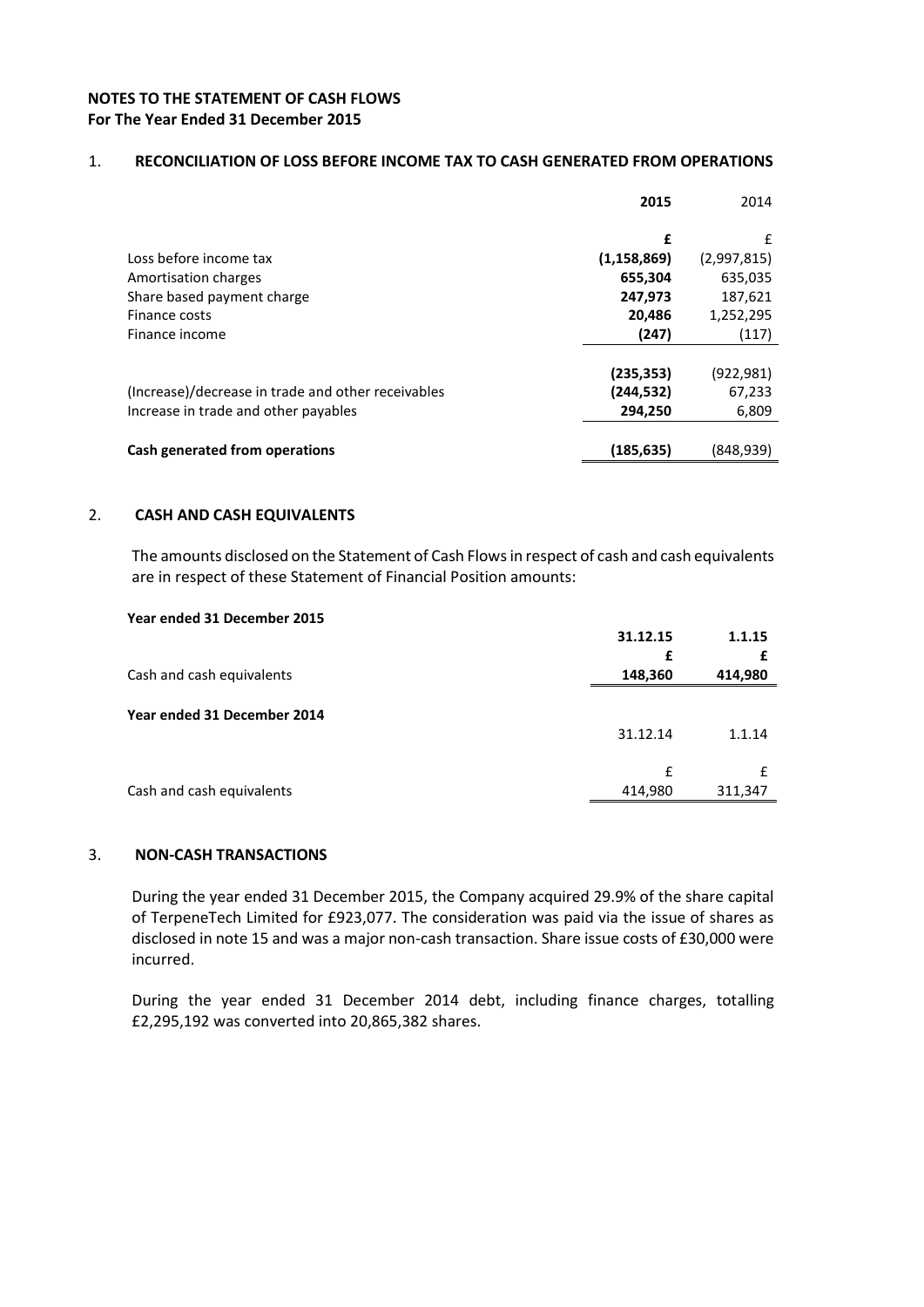## **NOTES TO THE FINANCIAL STATEMENTS For The Year Ended 31 December 2015**

# **1. ACCOUNTING POLICIES**

### **Basis of preparation**

These financial statements have been prepared in accordance with International Financial Reporting Standards and IFRIC interpretations and with those parts of the Companies Act 2006 applicable to companies reporting under IFRS. The financial statements have been prepared under the historical cost convention.

### **General information**

Eden Research Plc is a company incorporated and domiciled in the United Kingdom under the Companies Act 2006. The address of the registered office is Suite 3, 15 Gosditch Street, Cirencester, Gloucestershire, GL7 2AG.. The nature of the Company's operations and its principal activities are set out in the Chairman's Report and the Chief Executive's Report. The Company is quoted on the AiM Market in London.

These financial statements are presented in pounds sterling because that is the currency of the primary economic environment in which the Company operates.

The Company has adopted the following revisions and amendments to IFRS issued by the International Accounting Standards Board, which are relevant to and effective for the Company's financial statements for the year beginning 1 January 2015.

IFRS 10, IFRS 12 and IAS 27 Investment Entities - Amendments to IFRS 10, IFRS 12 and IAS 27 IAS 32 Offsetting Financial Assets and Financial Liabilities - Amendments to IAS 32 IAS 36 Recoverable Amount Disclosures for Non-Financial Assets - Amendments to IAS 36 IAS 39 Novation of Derivatives and Continuation of Hedge Accounting - Amendments to IAS 39 IFRIC 21 Levies IAS 19 Defined Benefit Plans: Employee Contributions - Amendments to IAS 19

The directors have assessed that the adoption of these revisions and amendments did not have an impact on the financial position or performance of the Company.

At the date of authorisation of these financial statements, the following Standards and Interpretations which have not been applied in these financial statements were in issue but not yet effective:-

Effective 1 January 2016

IFRS 10, IFRS 12 and IAS 28 Investment Entities: Applying the Consolidation Exception - Amendments to IFRS 10, IFRS 12 and IAS 28 IFRS 10 and IAS 28 Sale or Contribution of Assets between an Investor and its Associate or Joint Venture - Amendments to IFRS 10 and IAS 28 IFRS 11 Accounting for Acquisitions of Interests in Joint Operations - Amendments to IFRS 11 IFRS 14 Regulatory Deferral Accounts IAS 1 Disclosure Initiative - Amendments to IAS 1 IAS 16 and IAS 38 - Clarification of Acceptable Methods of Depreciation and Amortisation - Amendments to IAS 16 and IAS 38

Effective 1 January 2018

IFRS 15 Revenue from Contracts with Customers IFRS 9 Financial Instruments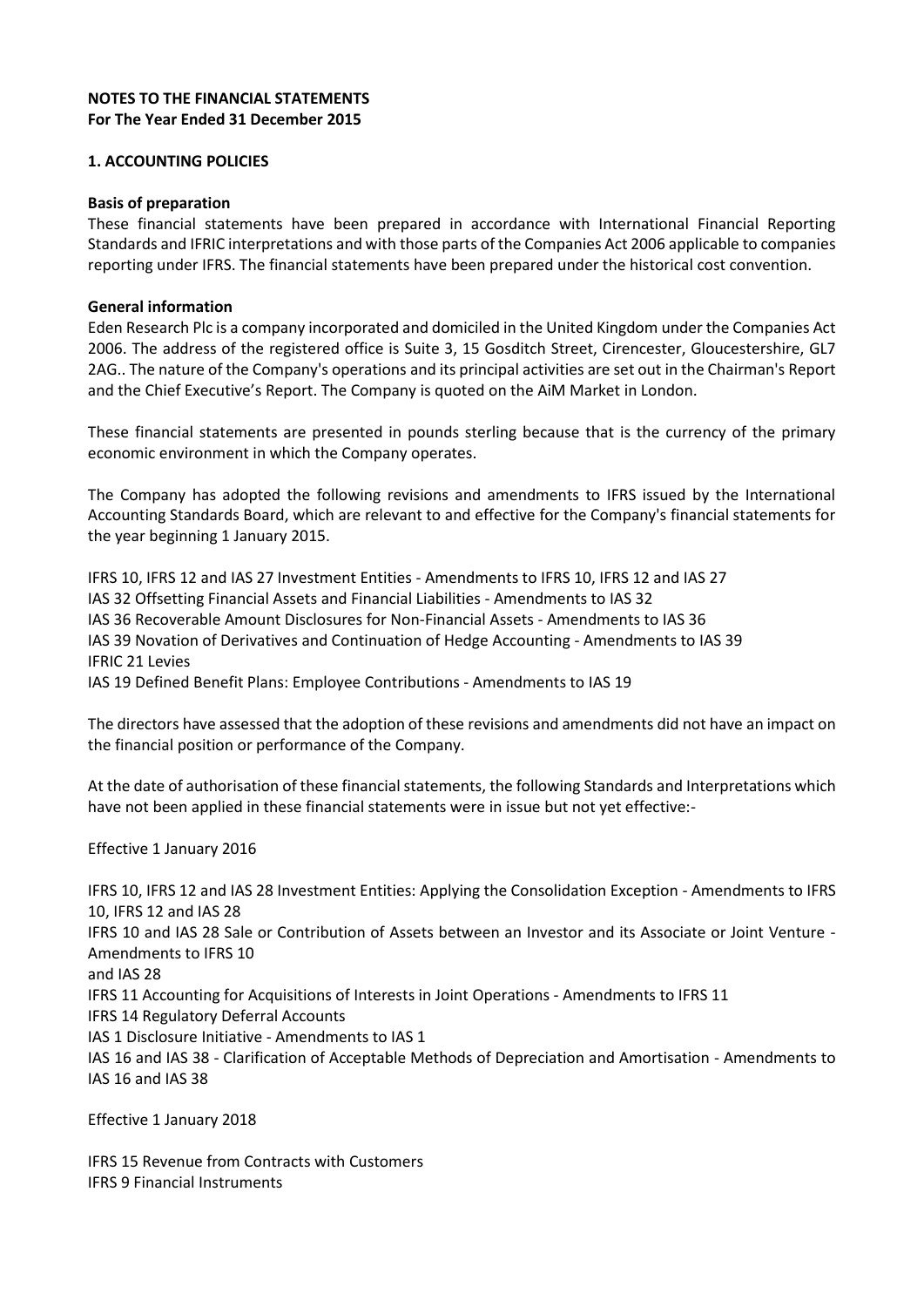The directors anticipate that the adoption of these Standards and Interpretations in future periods will have no material impact on the financial statements of the Company.

## **Going Concern**

The financial statements have been prepared on a going concern basis which contemplates the realisation of assets and the settlement of liabilities in the ordinary course of business.

The Company has reported a loss for the year after taxation of £1,057,609 (2014: £2,969,468). Net current liabilities at that date amounted to £439,776 (2014: £19,213 net current assets).

The directors have prepared budgets and projected cash flow forecasts for a period of two years from 31 December 2015 and they consider that the Company will be able to operate within the cash facilities that are available to it for this period. The ability of the Company to continue as a going concern is ultimately dependent upon the amounts and timing of cash flows from the exploitation of the Company's intellectual property and the availability of additional funding to meet the short term needs of the business until the commercialisation of the Company's portfolio is reached.

The forecasts adopted only include revenue derived from existing contracts and, while there is a risk these payments might be delayed if milestones are not reached, there is the significant potential upside from ongoing discussions and negotiations with other parties as well as other "blue sky" opportunities.

In addition, the Company has relatively low fixed running costs and has a demonstrable ability to delay certain other costs, such as the forecast Research and Development expenditure, in the event of unforeseen cash restraints.

The directors are closely monitoring performance against cash flow projections that have been prepared for the period to 31 December 2016 and beyond and are confident that the Company will be able to generate the necessary cash resources over and above those referred to above.

On this basis the directors consider it appropriate to prepare the financial statements on a going concern basis. The financial statements do not include any adjustments that would result from a failure by the Company to meet these forecasts.

### **Revenue recognition**

Revenue is recognised only when it is probable that the economic benefits associated with the transaction will flow to the Company and the amount of revenue can be reliably estimated.

Revenue represents amounts receivable by the Company in respect of services rendered during the year in accordance with the underlying contract or licence, stated net of value added tax.

Royalty income and upfront payments are recognised as the royalties accrue in accordance with the terms of the underlying contract.

Amounts receivable under milestone agreements are recognised in accordance with the terms of the underlying agreement and are typically recognised upon the completion of the significant acts within the agreements. Revenue is specifically only recognised when the terms of any milestone are reasonably expected to be met and the relevant act has been completed as the Company has no contractual rights to the revenue until this point.

Licence fee revenue is recognised up-front as a sale of the Company if the Company has discharged all of its on-going obligations.

### **Intangible assets**

Intellectual property, including development costs, is capitalised and amortised on a straight line basis over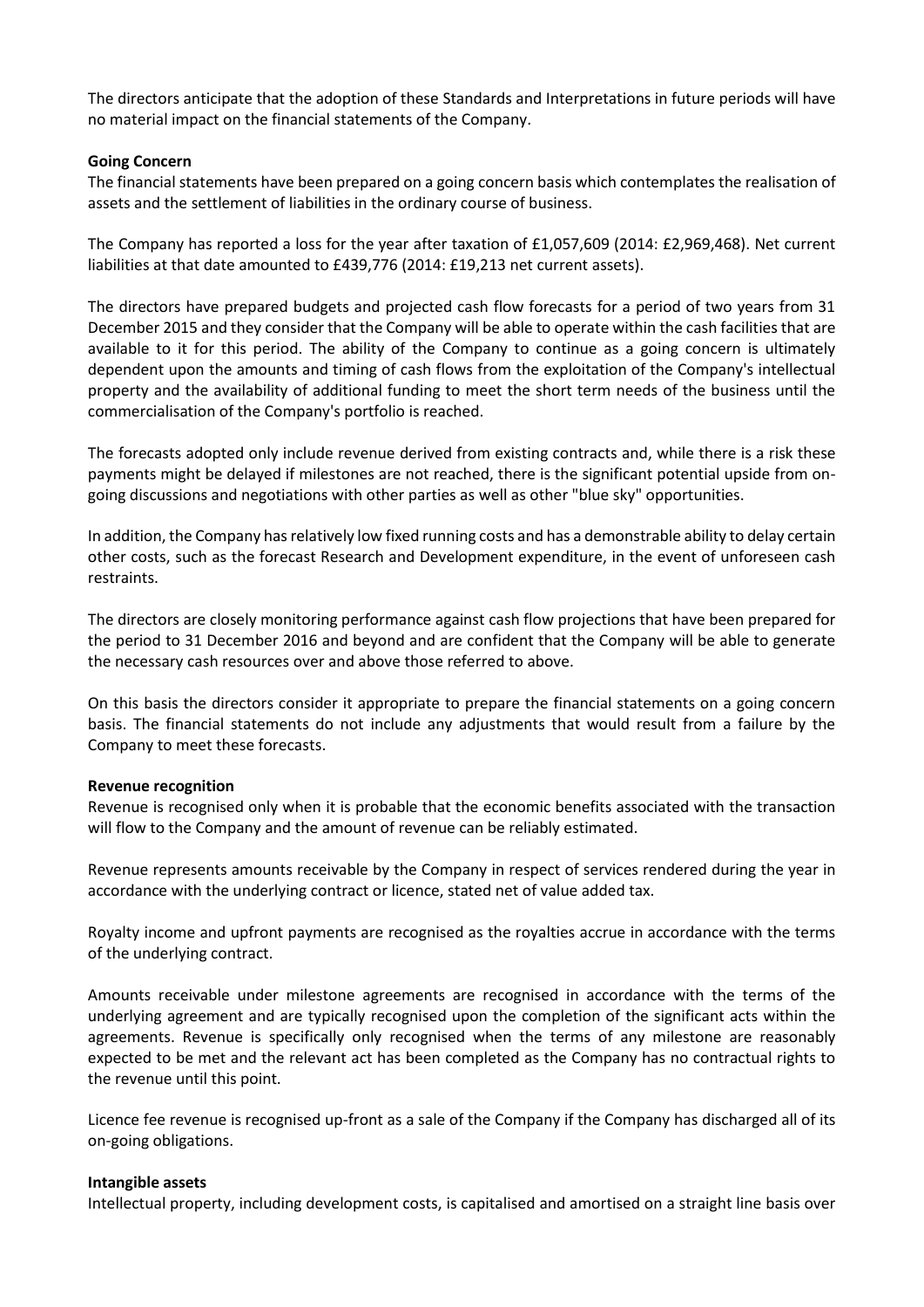its estimated useful economic life of 9 years in line with the remaining life of the Company's master patent, which was originally 20 years. The useful economic life of intangible assets is reviewed on an annual basis.

### **Impairment of non-financial assets**

The directors regularly review the intangible assets for impairment and provision is made if necessary. Assets that are subject to amortisation are reviewed for impairment whenever events or changes in circumstances indicate that the carrying amount may not be recoverable. An impairment loss is recognised for the amount by which the asset's carrying amount exceeds its recoverable amount. The recoverable amount is the higher of an asset's fair value less costs to sell and value in use. For the purposes of assessing impairment, assets are grouped at the lowest levels for which there are separately identifiable cash flows (cash-generating units). Non-financial assets other than goodwill that suffered an impairment are reviewed for possible reversal of the impairment at each reporting date.

#### **Research and development**

Expenditure on research activities is recognised as an expense in the period in which it is incurred.

An internally generated intangible asset arising from the Company's development activities is recognised only if all the following conditions are met:

- the project is technically and commercially feasible;
- an asset is created that can be identified;
- the Company intends to complete the asset and use or sell it and has the ability to do so;
- it is probable that the asset created will generate future economic benefits;
- the development cost of the asset can be measured reliably; and
- there are sufficient resources available to complete the project.

Internally-generated intangible assets are amortised on a straight line basis over their useful lives. Where no internally-generated intangible asset can be recognised, development expenditure is recognised as an expense in the period in which it is incurred.

#### **Financial instruments**

The Company uses certain financial instruments in its operating and investing activities that are deemed appropriate for its strategy and circumstances.

Financial assets and liabilities are recognised on the Statement of Financial Position when the Company has become a party to the contractual provisions of the instrument.

Financial instruments recognised on the Statement of Financial Position include cash and cash equivalents, trade receivables, trade payables and borrowings and fixed interest convertible debt.

Cash and cash equivalents comprise cash on hand and on demand deposits, and other short term highly liquid investments that are readily convertible to a known amount of cash and are subject to an insignificant risk of changes in value.

Interest bearing loans and overdrafts are recorded at the fair value received less any transaction costs. Subsequent to initial recognition such instruments are measured at amortised cost, using the effective interest method.

#### **Financial assets**

Trade receivables, loans and other receivables that have fixed or determinable payments are classified as "Loans and receivables" and are measured initially at fair value plus transaction costs and subsequently at amortised cost using the effective interest method less impairment. Interest is recognised by applying the effective interest rate, except for short term receivables when the recognition of interest would be immaterial.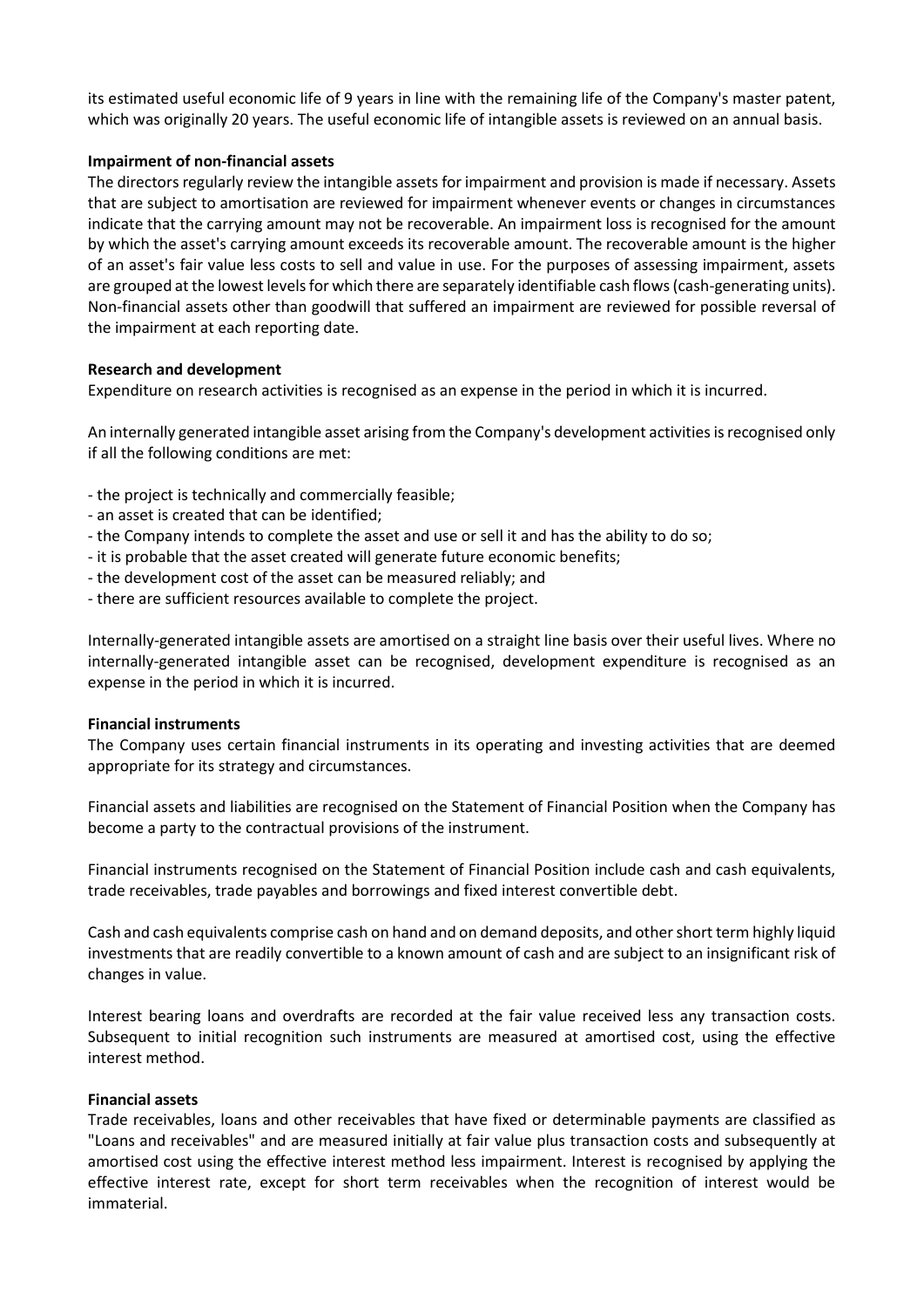Financial assets are assessed for impairment at each reporting date by considering the recoverable amount of the asset in comparison to its carrying value and any impairment recognised in the Statement of Comprehensive Income. Trade receivables are assessed for collectability and where appropriate the carrying amount is reduced through the use of an allowance account. When a trade receivable is uncollectible it is written off against the allowance account. Subsequent recoveries of amounts previously written off are credited against the allowance account and changes in the carrying amount of the allowance account are recognised in the profit or loss in the Statement of Comprehensive Income.

# **Debt and equity instruments issued by the Company**

#### **Loan notes**

Where loans that were previously convertible have been converted to equity in accordance with the original terms of the contract as a result of an agreement between the note holder and the Company, the value of the loan and any associated accrued interest is transferred to equity at nil gain, nil loss.

The Company also enters into agreements to convert loans and creditors into equity which were not convertible under the original terms of the agreement. Where this is the case the Company applies the requirements of IFRIC 19 and recognises the issue of equity at the fair value of the instruments issues. Any profit or loss arising on the extinguishment of the liability is taken to profit or loss.

### **Convertible loans**

Due to the nature of the arrangements management are required to make significant judgments in order to determine whether the conversion of loans has taken place in accordance with the original terms of the underlying agreement. Each conversion is considered individually. During the previous year all conversions were deemed to have been made in accordance with the original terms of the agreements. There were no conversions made in 2015.

### **Equity instruments**

Equity instruments issued by the Company are recorded at the proceeds received, net of direct issue costs.

### **Financial liabilities**

Financial liabilities such as trade payables and loans are classified as "Other financial liabilities" and are measured initially at fair value less transaction costs. Other financial liabilities are subsequently measured at amortised cost using the effective interest method, except for short term payables when the recognition of interest would be immaterial.

Non-executory contracts are recognised when all obligations due to the Company under the terms of the contract have been met, but the Company retains a financial liability. This financial liability is measured in accordance with the Company's accounting policy for the measurement of financial liabilities.

#### **Leasing**

Leases are classified as finance leases whenever the terms of the lease transfer substantially all the risks and rewards of ownership to the Company. All other leases are classified as operating leases.

Rentals payable under operating leases are charged to income on a straight-line basis over the term of the relevant lease. Benefits received and receivable as an incentive to enter into an operating lease are also spread on a straight-line basis over the lease term.

### **Foreign currencies**

Assets and liabilities in foreign currencies are translated into sterling at the rates of exchange ruling at the balance sheet date. Transactions in foreign currencies are translated into sterling at the rate of exchange ruling at the date of transaction. Exchange differences are taken into account in arriving at the operating result.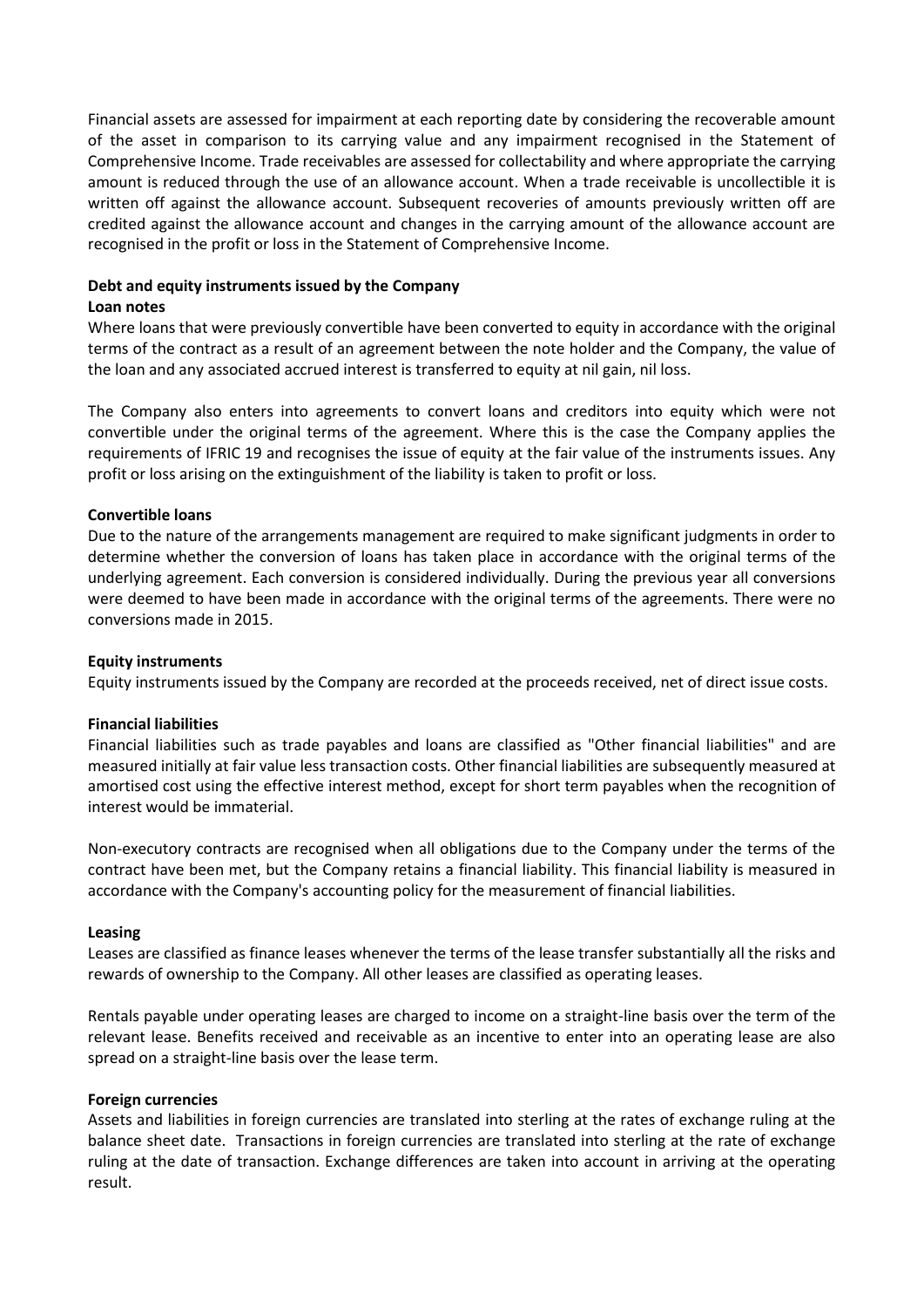#### **Share-based payments**

The Company has applied the requirements of IFRS2 Share-Based Payments.

The Company operates an unapproved share option scheme for executive directors, senior management and certain employees.

Where share options are awarded to employees, the fair value of the options at the date of grant is charged to the Statement of Comprehensive Income over the vesting period. Non-market vesting conditions are taken into account by adjusting the number of equity instruments expected to vest at each reporting date so that ultimately the cumulative amount recognised over the vesting period is based on the number of options that eventually vest. Market vesting conditions are factored into the fair value of the options granted, as long as other vesting conditions are satisfied. The cumulative expense is not adjusted for failure to achieve a market vesting condition.

Where the terms and conditions of options are modified before they vest, the increase in fair value of the options, measured immediately before and after the modification is also charged to the Statement of Comprehensive Income over the remaining vesting period.

Fair value is measured using the Black-Scholes model. The expected life used in the model has been adjusted, based on management's best estimate, for the effects of non-transferability, exercise restrictions and behavioural conditions.

#### **Financial risk management**

The Company's activities expose it to a variety of financial risks: market risk (including currency risk and interest rate risks), credit risk and liquidity risk. Risk management focuses on minimising any potential adverse effect on the Company's financial performance and is carried out under policies approved by the Board of Directors. Further detail is given in note 21 to the financial statements.

#### **Current and deferred income tax**

The tax expense represents the sum of the tax currently payable and deferred tax.

The tax currently payable is based on taxable profit for the year. Taxable profit differs from net profit as reported in the Statement of Comprehensive Income because it excludes items of income or expense that are taxable or deductible in other years and it further excludes items that are never taxable or deductible. The Company's liability for current tax is calculated using tax rates that have been enacted or substantively enacted by the reporting date.

Deferred tax is the tax expected to be payable or recoverable on differences between the carrying amounts of assets and liabilities in the financial statements and the corresponding tax bases used in the computation of taxable profit, and is accounted for using the balance sheet liability method. Deferred tax liabilities are generally recognised for all taxable temporary differences and deferred tax assets are recognised to the extent that it is probable that taxable profits will be available against which deductible temporary differences can be utilised. Such assets and liabilities are not recognised if the temporary difference arises from the initial recognition of goodwill or from the initial recognition (other than in a business combination) of other assets and liabilities in a transaction that affects neither the tax profit nor the accounting profit.

Deferred tax liabilities are recognised for taxable temporary differences arising on investments in subsidiaries and associates, and interest in joint ventures, except where the Company is able to control the reversal of the temporary difference and it is probable that the temporary difference will not reverse in the foreseeable future.

The carrying amount of deferred tax assets is reviewed at each reporting date and reduced to the extent that it is no longer probable that sufficient taxable profits will be available to allow all or part of the asset to be recovered.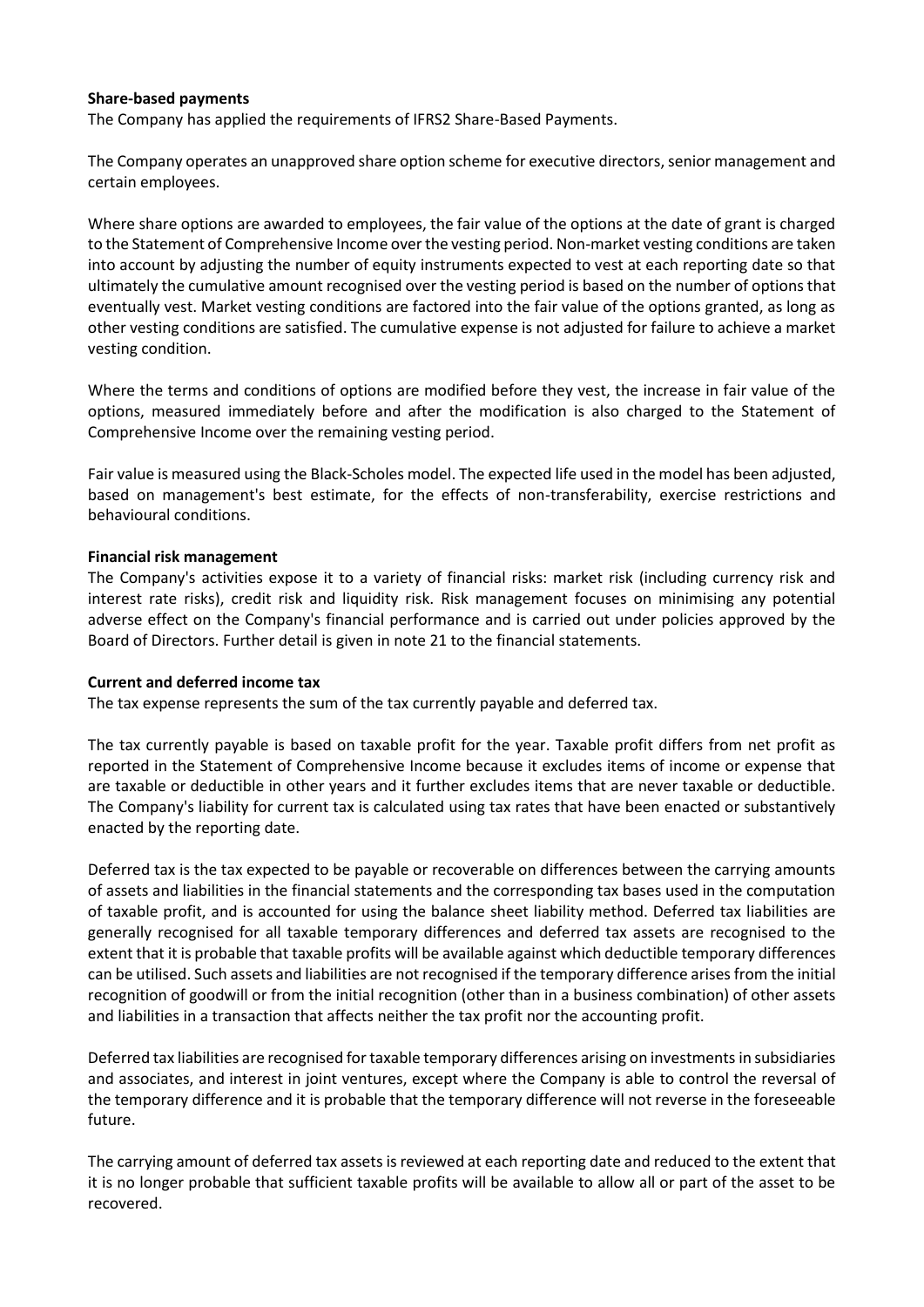Deferred tax is calculated at the tax rates that are expected to apply in the period when the liability is settled or the asset is realized based on the tax rates that have been enacted or substantively enacted by the end of the reporting period. Deferred tax is charged or credited to profit or loss, except when it relates to items charged or credited directly to equity, in which case the deferred tax is also dealt with in equity.

Deferred tax assets and liabilities are offset when there is a legally enforceable right to set off current tax assets against current tax liabilities and when they relate to income taxes levied by the same taxation authority and the Company intends to settle its current tax assets and liabilities on a net basis.

## **Critical accounting estimates and areas of judgement**

The Company makes estimates and assumptions concerning the future. The resulting accounting estimates will, by definition, seldom equal the related actual results. The estimates and assumptions that have a significant risk of causing a material adjustment to the carrying amounts of assets and liabilities within the next financial year are discussed below:

# **Capitalised development costs**

The directors have considered the recoverability of the internally generated intangible asset which has a carrying value of £1.9m. The projects continue to progress in a satisfactory manner and the directors are confident that the carrying amount of the asset will be recovered in full. This situation will be closely monitored and adjustments made in future periods if future market activity indicates that such adjustments are appropriate.

The key factors which could impact upon whether it remains appropriate to continue to capitalise intangible assets or on the impairment considerations include:

- The availability of the necessary finance and hence the ability of the Company to continue as a going concern.

- The assumptions surrounding the perceived market sizes for the products and the achievable market share for the Company.

- The successful conclusion of licensing arrangements will serve as an indicator as to the likely success of the projects and, as such, any need for potential impairment.

- The level of upfront, milestone and royalty receipts will also serve as a guide as to the net present value of the assets and whether any impairment is required.

### **Impairment of assets**

The directors have considered the progress of the business in the current year, including a review of the potential market for its products, the progress the Company has made in registering its products and other key commercial factors to determine whether any indicators of impairment exist. Based upon the review management have carried out they are satisfied that no such factors exist and therefore a full impairment review on the Company's intangible assets has not been carried out.

### **Going concern**

The directors have considered the ability of the Company to continue as a going concern and this is considered to be the most significant estimate made by the directors in preparing the financial statements.

The ability of the Company to continue as a going concern is ultimately dependent upon the amount and timing of cash flows arising from the capitalisation of the Company's intellectual property. The directors consider it is appropriate for the financial statements to be prepared on a going concern basis based on the estimates they have made, which are summarised above.

### **Convertible loans**

Due to the nature of the arrangements management are required to make significant judgements in order to determine whether conversion of loans has taken place in accordance with the original terms of the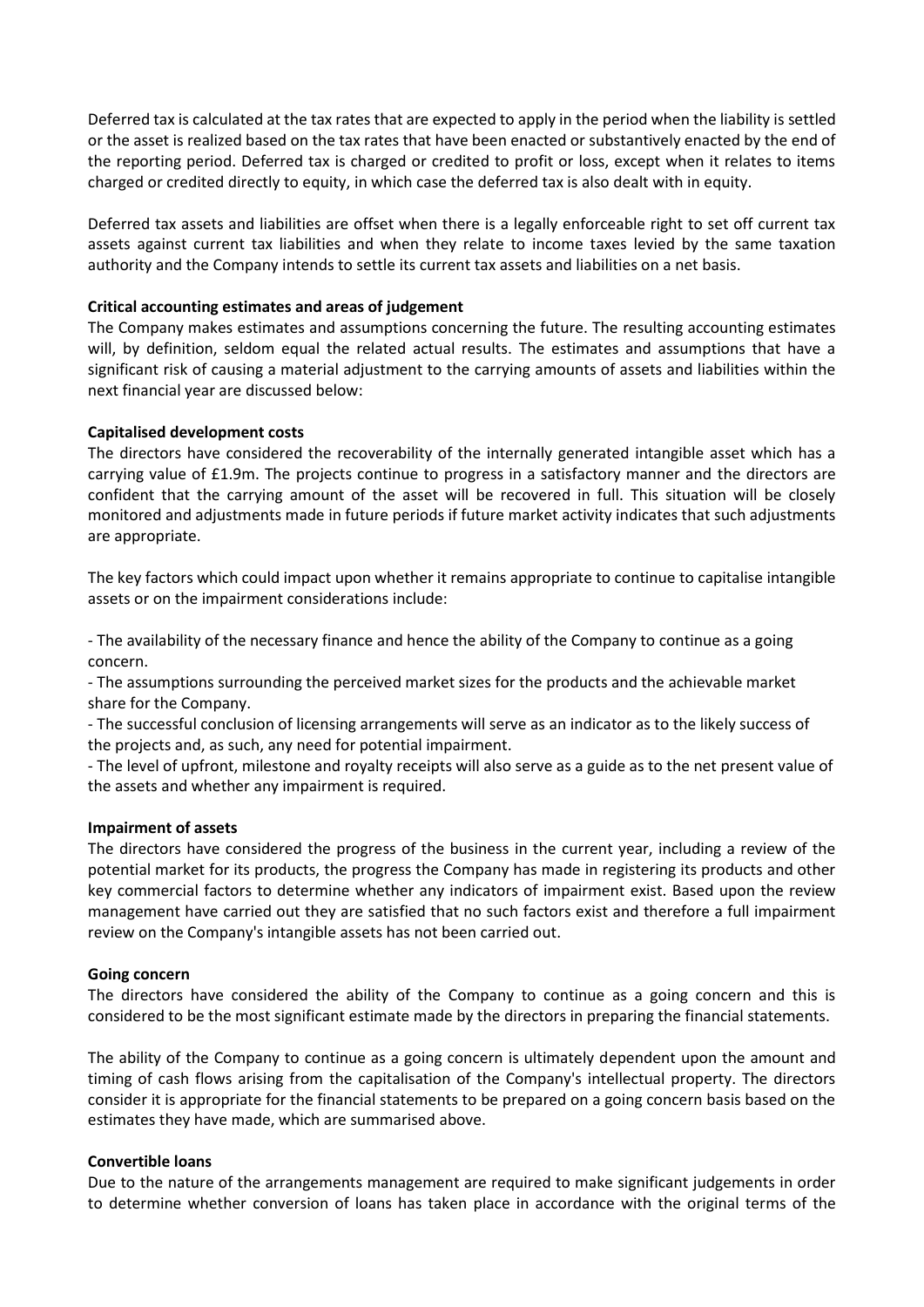underlying agreement.

## **2. SEGMENTAL REPORTING**

IFRS 8 requires operating segments to be reported in a manner consistent with the internal reporting provided to the chief operating decision-maker. The chief operating decision-maker, who is responsible for the resource allocation and assessing performance of the operating segments, has been identified as the Board of Directors as it is primarily responsible for the allocation of the resources to segments and the assessment of performance of the segments.

The Board of Directors monitor and then assess the performance of segments based on product type and geographical area using a measure of adjusted EBITDA. This is the result of the segment after excluding the share based payment charges, other operating income and the amortisation of intangibles. These items, together with interest income and expense are not allocated to a specific segment.

|                                       | Licensing<br>fees        |                          | <b>Milestone</b><br>payments | Evalua<br>tion<br>fees   |                          | <b>Royalties</b>         | Grant<br>funding | Product<br>sales         |                         |              |
|---------------------------------------|--------------------------|--------------------------|------------------------------|--------------------------|--------------------------|--------------------------|------------------|--------------------------|-------------------------|--------------|
|                                       | £                        | £<br><b>Europe</b>       | £<br><b>Africa</b>           | £                        | £<br><b>Europe</b>       | £<br>Africa              | £                | £<br><b>Africa</b>       | £<br><b>Unallocated</b> | Total<br>£   |
| <b>Biocides</b>                       | $\overline{\phantom{a}}$ | 12,346                   | $\overline{\phantom{a}}$     | $\blacksquare$           | 3,031                    | $\overline{a}$           | $\blacksquare$   | $\overline{a}$           |                         | 15,377       |
| Human<br>health                       | 600,000                  | $\overline{\phantom{a}}$ | $\blacksquare$               | $\blacksquare$           | $\overline{a}$           | $\overline{\phantom{a}}$ | $\blacksquare$   | $\overline{\phantom{a}}$ | $\blacksquare$          | 600,000      |
| Agrochemic<br>als                     | 138,068                  | $\frac{1}{2}$            | 50,676                       | 45,214                   | $\overline{a}$           | 3,345                    | 531              | 30,101                   | $\blacksquare$          | 267,935      |
| <b>TOTAL</b>                          | 738,068                  | 12,346                   | 50,676                       | 45,214                   | 3,031                    | 3,345                    | 531              | 30,101                   | $\blacksquare$          | 883,312      |
| Adjusted<br><b>EBITDA</b>             | $\overline{\phantom{a}}$ | $\frac{1}{2}$            | $\frac{1}{2}$                | $\blacksquare$           | $\overline{\phantom{a}}$ | ä,                       | $\sim$           | ä,                       | (235, 353)              | (235, 353)   |
| Amortisatio<br>n                      | $\overline{a}$           | $\overline{\phantom{a}}$ | $\overline{\phantom{a}}$     | $\frac{1}{2}$            | $\overline{\phantom{a}}$ | $\frac{1}{2}$            | $\blacksquare$   | $\blacksquare$           | (655, 304)              | (655, 304)   |
| Depreciatio<br>n                      | $\overline{a}$           | $\overline{\phantom{a}}$ | $\overline{\phantom{a}}$     | $\frac{1}{2}$            | $\overline{\phantom{a}}$ | ÷.                       | $\blacksquare$   | $\blacksquare$           | $\mathbf{r}$            | $\mathbf{r}$ |
| Share based<br>payments               | $\overline{\phantom{a}}$ | $\overline{\phantom{a}}$ | $\overline{\phantom{a}}$     | $\overline{\phantom{a}}$ | $\overline{\phantom{a}}$ | $\overline{\phantom{a}}$ | $\blacksquare$   | $\blacksquare$           | (247, 973)              | (247, 973)   |
| Other<br>operating<br>income          | $\overline{\phantom{a}}$ | $\overline{\phantom{a}}$ | $\overline{\phantom{a}}$     | $\overline{a}$           | $\overline{a}$           | $\overline{\phantom{a}}$ | $\blacksquare$   | $\blacksquare$           | $\blacksquare$          |              |
| Net Finance<br>costs                  | $\overline{\phantom{a}}$ | $\overline{\phantom{a}}$ | $\overline{\phantom{0}}$     | $\blacksquare$           | $\overline{\phantom{a}}$ | $\blacksquare$           | $\overline{a}$   | $\blacksquare$           | (20, 239)               | (20, 239)    |
| Income tax                            | $\overline{\phantom{a}}$ | $\overline{\phantom{a}}$ | $\overline{\phantom{a}}$     | $\overline{\phantom{0}}$ | $\overline{\phantom{a}}$ | $\blacksquare$           | $\blacksquare$   | $\blacksquare$           | 101,260                 | 101,260      |
| Loss for the<br>year                  | $\blacksquare$           | $\overline{\phantom{a}}$ | $\overline{\phantom{a}}$     | $\overline{\phantom{a}}$ | $\overline{\phantom{a}}$ | ÷.                       | $\blacksquare$   | $\blacksquare$           | (1,057,609)             | (1,057,609)  |
| <b>Total assets</b>                   | $\blacksquare$           | $\overline{\phantom{a}}$ | $\overline{\phantom{a}}$     | $\overline{\phantom{a}}$ | $\overline{\phantom{a}}$ | $\frac{1}{2}$            | $\blacksquare$   | $\blacksquare$           | 6,778,945               | 6,778,945    |
| Total assets<br>includes:             | $\overline{\phantom{a}}$ | $\overline{\phantom{a}}$ | $\overline{a}$               |                          | $\overline{a}$           | ÷.                       | $\overline{a}$   | $\blacksquare$           | $\sim$                  |              |
| Additions to<br>non-current<br>assets | $\blacksquare$           | $\overline{\phantom{a}}$ | $\overline{a}$               | $\overline{a}$           | $\overline{\phantom{a}}$ | $\overline{a}$           | $\overline{a}$   | $\sim$                   | 274,656                 | 274,656      |
| Total<br>liabilities                  | $\overline{a}$           | $\blacksquare$           | $\frac{1}{2}$                | $\blacksquare$           | $\blacksquare$           | $\frac{1}{2}$            | $\blacksquare$   | $\blacksquare$           | (752, 552)              | (752, 552)   |

The segmental information for the year ended 31 December 2015 is as follows: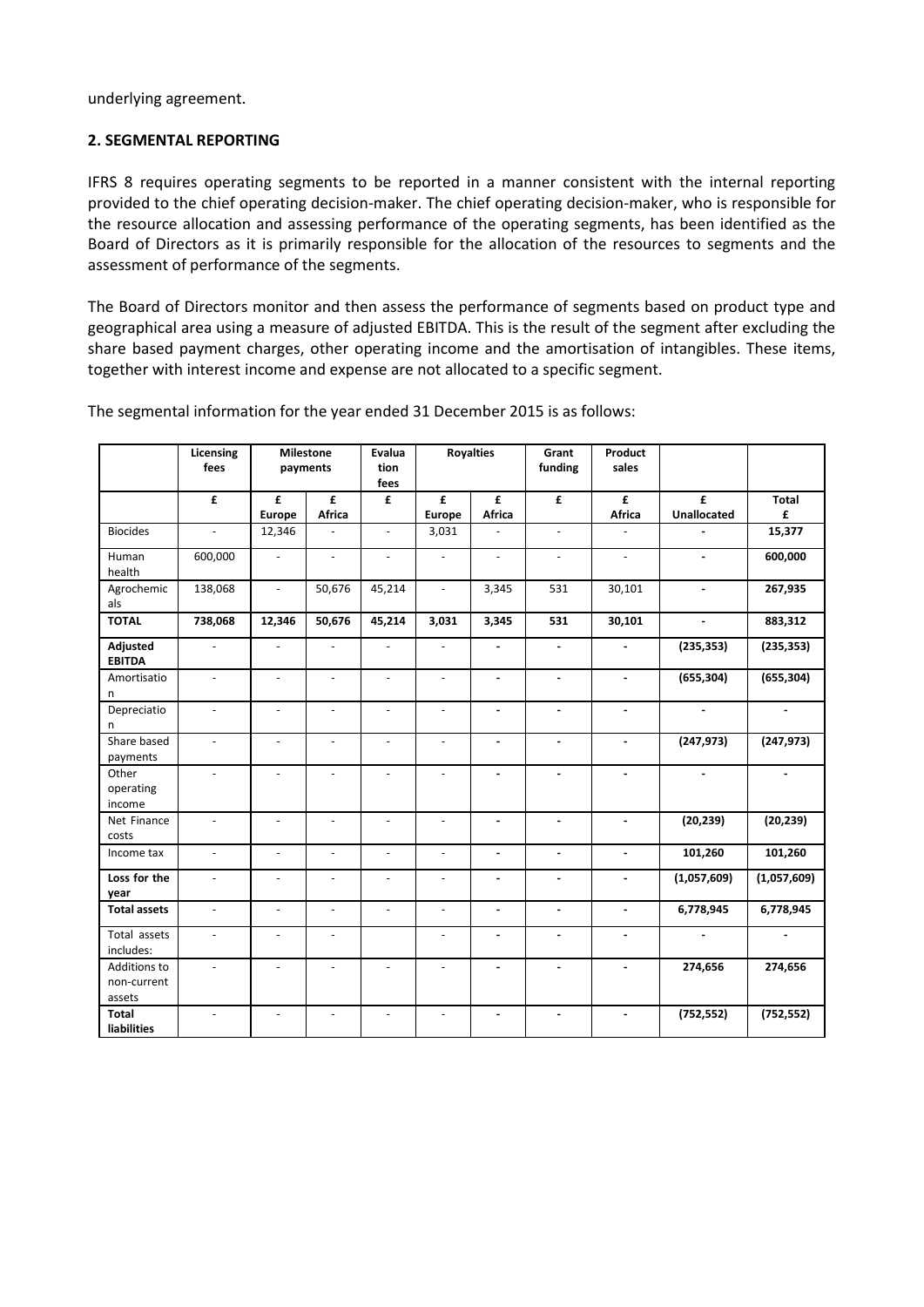The segmental information for the year ended 31 December 2014 is as follows:

|                                              | Data-Sharing             |                          | 3AEY                     | <b>Biocides</b>          | Encapsulatio<br>n        |                |
|----------------------------------------------|--------------------------|--------------------------|--------------------------|--------------------------|--------------------------|----------------|
|                                              | Europe<br>£              | <b>Europe</b><br>£       | <b>Unallocated</b><br>£  | <b>Europe</b><br>£       | Europe<br>£              | Total<br>£     |
| Total<br>segment<br>revenue                  | 16,935                   | 63,493                   | 1,339                    | 12,888                   | 5,200                    | 99,855         |
| segment<br>Inter<br>revenue                  | $\overline{\phantom{0}}$ | $\overline{\phantom{a}}$ |                          |                          |                          |                |
| <b>Revenue from</b><br>external<br>customers | 16,935                   | 63,493                   | 1,339                    | 12,888                   | 5,200                    | 99,855         |
| <b>Adjusted EBITDA</b>                       | $\overline{a}$           | $\overline{\phantom{a}}$ | (922, 981)               | $\blacksquare$           |                          | (922, 981)     |
| Amortisation                                 |                          |                          | (635, 035)               | $\overline{\phantom{a}}$ |                          | (635, 035)     |
| Depreciation                                 |                          |                          |                          |                          |                          |                |
| based<br>Share<br>payments                   | $\overline{a}$           |                          | (187, 621)               | $\overline{a}$           |                          | (187, 621)     |
| operating<br>Other<br>income                 | $\overline{a}$           | $\overline{\phantom{a}}$ | $\overline{\phantom{a}}$ | $\overline{\phantom{a}}$ | $\blacksquare$           | $\blacksquare$ |
| Net Finance costs                            | $\overline{a}$           |                          | (1, 252, 178)            | $\overline{\phantom{a}}$ |                          | (1, 252, 178)  |
| Income tax                                   | $\overline{a}$           | $\overline{\phantom{a}}$ | 28,347                   | $\overline{\phantom{a}}$ |                          | 28,347         |
| Loss for the year                            | $\blacksquare$           | $\overline{\phantom{a}}$ | (2,969,468)              | $\overline{\phantom{a}}$ | $\blacksquare$           | (2,969,468)    |
| <b>Total assets</b>                          | $\overline{a}$           | $\overline{\phantom{a}}$ | 6,401,255                | $\overline{\phantom{a}}$ | $\overline{\phantom{a}}$ | 6,401,255      |
| Total<br>assets<br>includes:                 |                          |                          |                          |                          |                          |                |
| Additions to non-<br>current assets          |                          |                          | 466,189                  |                          |                          | 466,189        |
| <b>Total liabilities</b>                     | $\overline{\phantom{a}}$ | $\overline{\phantom{a}}$ | 458,303                  | $\overline{\phantom{a}}$ | $\overline{\phantom{a}}$ | 458,303        |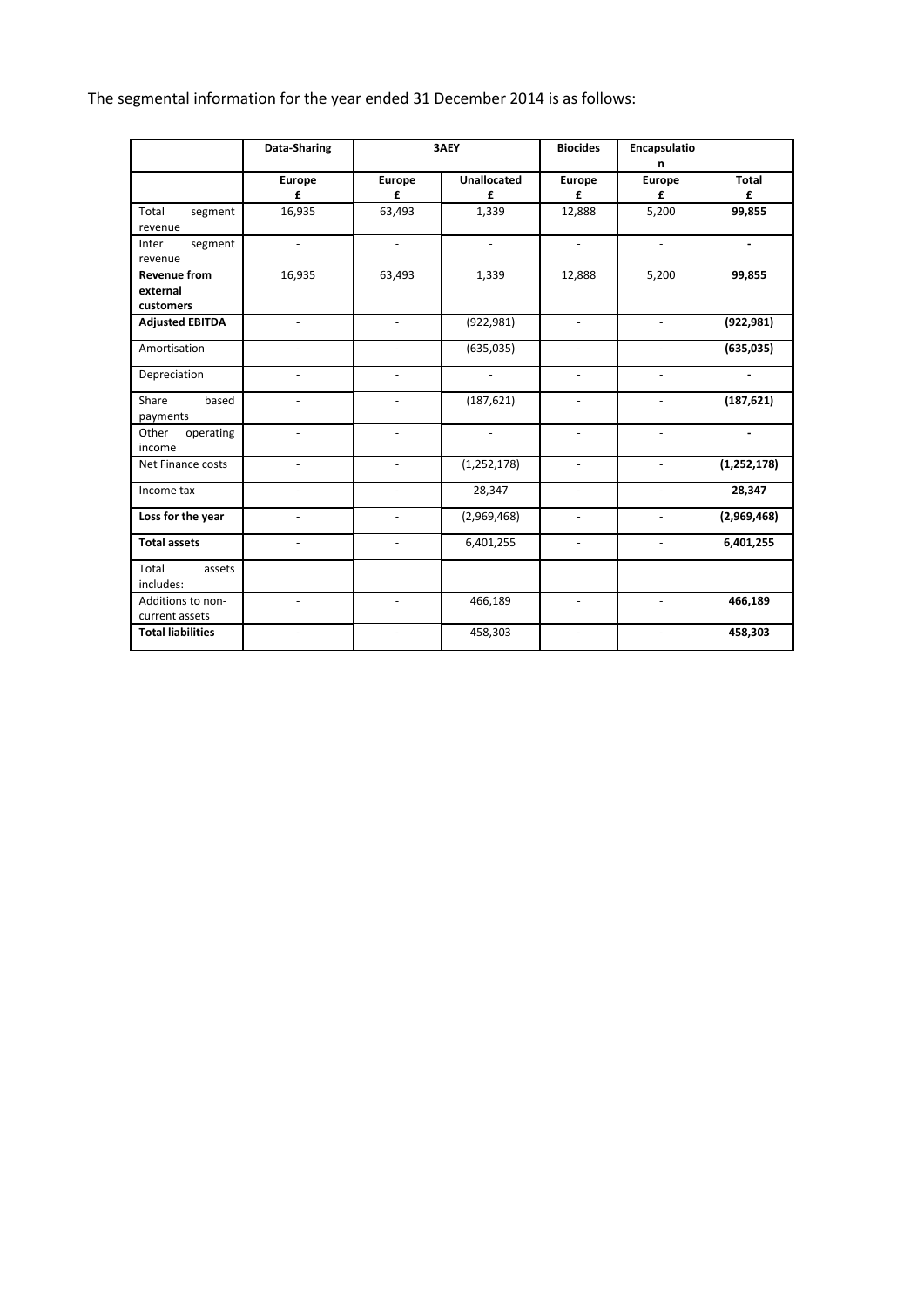# **3. EMPLOYEES AND DIRECTORS**

|                                                                         | 2015    | 2014    |
|-------------------------------------------------------------------------|---------|---------|
|                                                                         | £       |         |
| Wages and salaries                                                      | 385,471 | 259,333 |
| Social security costs                                                   | 33,074  | 22,541  |
|                                                                         |         |         |
|                                                                         | 418,545 | 281,874 |
|                                                                         |         |         |
| The average monthly number of employees during the year was as follows: |         |         |

|            | 2015 | 2014 |
|------------|------|------|
|            |      |      |
| Management | -    | n    |

Staff costs, including executive directors' remuneration, are included within administrative expenditure in the Statement of Comprehensive Income. The executive directors are considered to also be the key management personnel of the Company.

|                                                      | 2015    | 2014    |
|------------------------------------------------------|---------|---------|
|                                                      | £       |         |
| Director's remuneration                              | 308,616 | 216,833 |
|                                                      |         |         |
|                                                      | 308,616 | 216,833 |
| Non-executive directors' fees                        | 76,855  | 42,500  |
|                                                      |         |         |
| Total directors' emoluments                          | 385,471 | 259,333 |
|                                                      |         |         |
| Share based payment charge relating to all directors | 142,959 | 58,610  |

During the year the remuneration of the highest paid director was £317,526 (2014: £105,083).

| 2015              |               |              |             | <b>Share based</b> |              |
|-------------------|---------------|--------------|-------------|--------------------|--------------|
|                   | <b>Salary</b> | <b>Bonus</b> | <b>Fees</b> | payments           | <b>Total</b> |
|                   | £             | £            | £           | £                  | £            |
| A Abrey           | 86,250        | 31,050       |             | 4,884              | 122,184      |
| <b>K</b> Brooks   | 7,500         |              | 22,500      |                    | 30,000       |
| <b>C</b> Newitt   | 4,365         |              |             |                    | 4,365        |
| <b>T</b> Lupton   |               |              | 35,000      |                    | 35,000       |
| S Smith           | 137,335       | 42,116       |             | 138,075            | 317,526      |
| <b>R</b> Cridland |               |              | 19,355      |                    | 19,355       |
|                   |               |              |             |                    |              |
|                   | 235,450       | 73,166       | 76,855      | 142,959            | 528,430      |
|                   |               |              |             |                    |              |
| 2014              |               |              |             | Share based        |              |
|                   | Salary        | <b>Bonus</b> | Fees        | payments           | Total        |
|                   | £             | £            | £           | £                  | £            |
| A Abrey           | 75,000        | 12,500       |             | 17,583             | 105,083      |
| K Brooks          | 30,000        |              | 30,000      | 35,166             | 95,166       |
| C Newitt          | 33,333        |              |             | 5,861              | 39,194       |
| <b>B</b> Gill     |               |              | 12,500      |                    | 12,500       |
| T Lupton          | 30,000        |              |             |                    | 30,000       |
| S Smith           | 36,000        |              |             |                    | 36,000       |
|                   |               |              |             |                    |              |
|                   | 204,333       | 12,500       | 42,500      | 58,610             | 317,943      |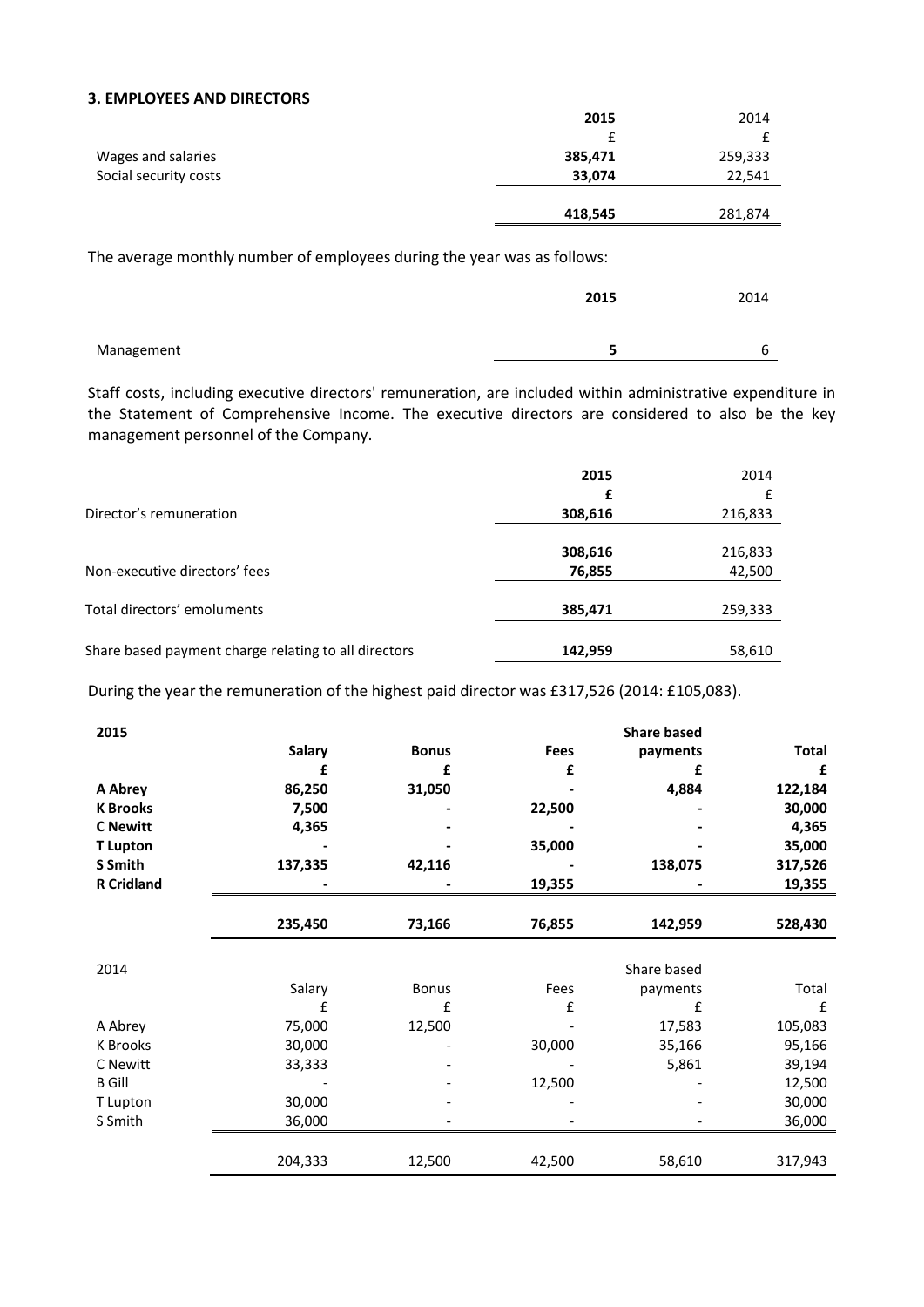#### **4. NET FINANCE COSTS**

|                                                           | 2015       | 2014      |
|-----------------------------------------------------------|------------|-----------|
|                                                           | £          | £         |
| Finance income:                                           |            |           |
| Deposit account interest                                  | 247        | 117       |
| Finance costs:                                            |            |           |
| <b>Bank interest</b>                                      |            |           |
| Exchange variances                                        | 20,064     | 6,457     |
| Finance fees                                              | 422        | 1,245,838 |
|                                                           | 20,486     | 1,252,295 |
| Net finance costs                                         | 20,239     | 1,252,178 |
| <b>5. LOSS BEFORE INCOME TAX</b>                          |            |           |
| The loss before income tax is stated after charging:      |            |           |
|                                                           | 2015       | 2014      |
|                                                           | £          | £         |
| Licences and trademarks amortisation                      | 15,723     | 15,723    |
| Development costs amortisation                            | 200,093    | 179,824   |
| Intellectual property amortisation                        | 439,488    | 439,488   |
| Auditors' remuneration                                    | 16,000     | 16,000    |
| Equity share based payments                               | 247,973    | 187,621   |
| Foreign exchange differences                              | 20,064     | 6,457     |
| <b>6. INCOME TAX</b>                                      |            |           |
| <b>Analysis of tax income</b>                             |            |           |
|                                                           | 2015       | 2014      |
|                                                           | £          | £         |
| Current tax:                                              |            |           |
| Tax                                                       | (101, 260) | (28, 347) |
| Total tax income in statement of profit or loss and other |            |           |
| comprehensive income                                      | (101, 260) | (28, 347) |

### **Corporation tax**

No tax charge arises on the results for the year (2014: £nil). Tax losses carried forward amount to approximately £21,864,657 (2014: £20,807,048). The tax credit represents the research and development tax credit receivable for the year ended 31 December 2015.

# **Factors affecting the tax charge**

The UK standard rate of corporation tax is 20.25% (2014: 21.49%). Current tax assessed for the financial year as a percentage of the loss before taxation is nil (2014: nil)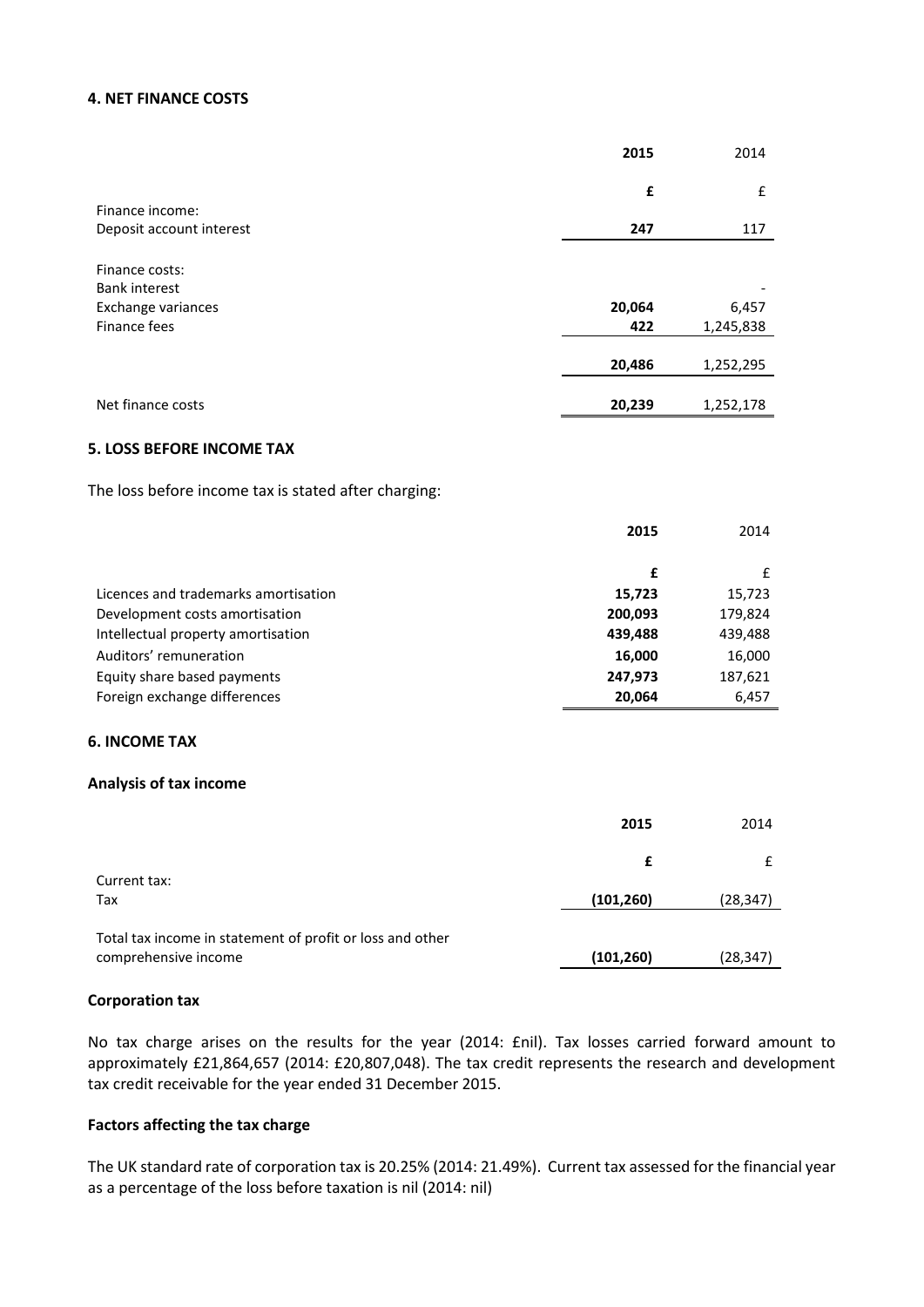The differences are explained below:

|                                                                        | 2015       | 2015    | 2014       | 2014    |
|------------------------------------------------------------------------|------------|---------|------------|---------|
|                                                                        | £          | %       | f          | %       |
| Standard rate of corporation tax in<br>the UK                          |            | (20.25) |            | (21.49) |
| Loss before tax at standard rate of tax                                | (214, 166) |         | (644, 230) |         |
| Effects of Losses carried forward<br>Other expenses not deductible for | 200,104    | 20.0    | 603,711    | 20.0    |
| tax purposes                                                           | 14,062     | 1.0     | 40,519     | 1.0     |
| Research and development tax relief                                    | (101, 260) | 10      | (28,347)   | (1.0)   |
| Total current tax credit and tax rate<br>%                             | (101, 260) | (10)    | (28,347)   | (1.0)   |
| Deferred tax<br>Unprovided deferred tax asset                          | 4,376,441  |         | 4,178,347  |         |
|                                                                        |            |         |            |         |

The unprovided deferred tax asset arises principally in respect of trading losses, together with other minor timing differences at 20% (2014: 21%) and has not been recognised due to the uncertainty of timing of future profits against which it may be realised.

#### **7. EARNINGS PER SHARE**

Basic earnings per share is calculated by dividing the earnings attributable to ordinary shareholders by the weighted average number of ordinary shares outstanding during the period.

Diluted earnings per share is calculated using the weighted average number of shares adjusted to assume the conversion of all dilutive potential ordinary shares.

Reconciliations are set out below:

|                                                                                                     | <b>Earnings</b><br>£ | 2015<br>Weighted<br>average<br>number of<br>shares | Per-share<br>amount<br>pence |
|-----------------------------------------------------------------------------------------------------|----------------------|----------------------------------------------------|------------------------------|
| <b>Basic EPS</b><br>Earnings attributable to ordinary shareholders<br>Effect of dilutive securities | (1,057,609)          | 155,685,557                                        | $-0.68$                      |
| <b>Diluted EPS</b><br>Adjusted earnings                                                             | (1,057,609)          | 155,685,557                                        | $-0.68$                      |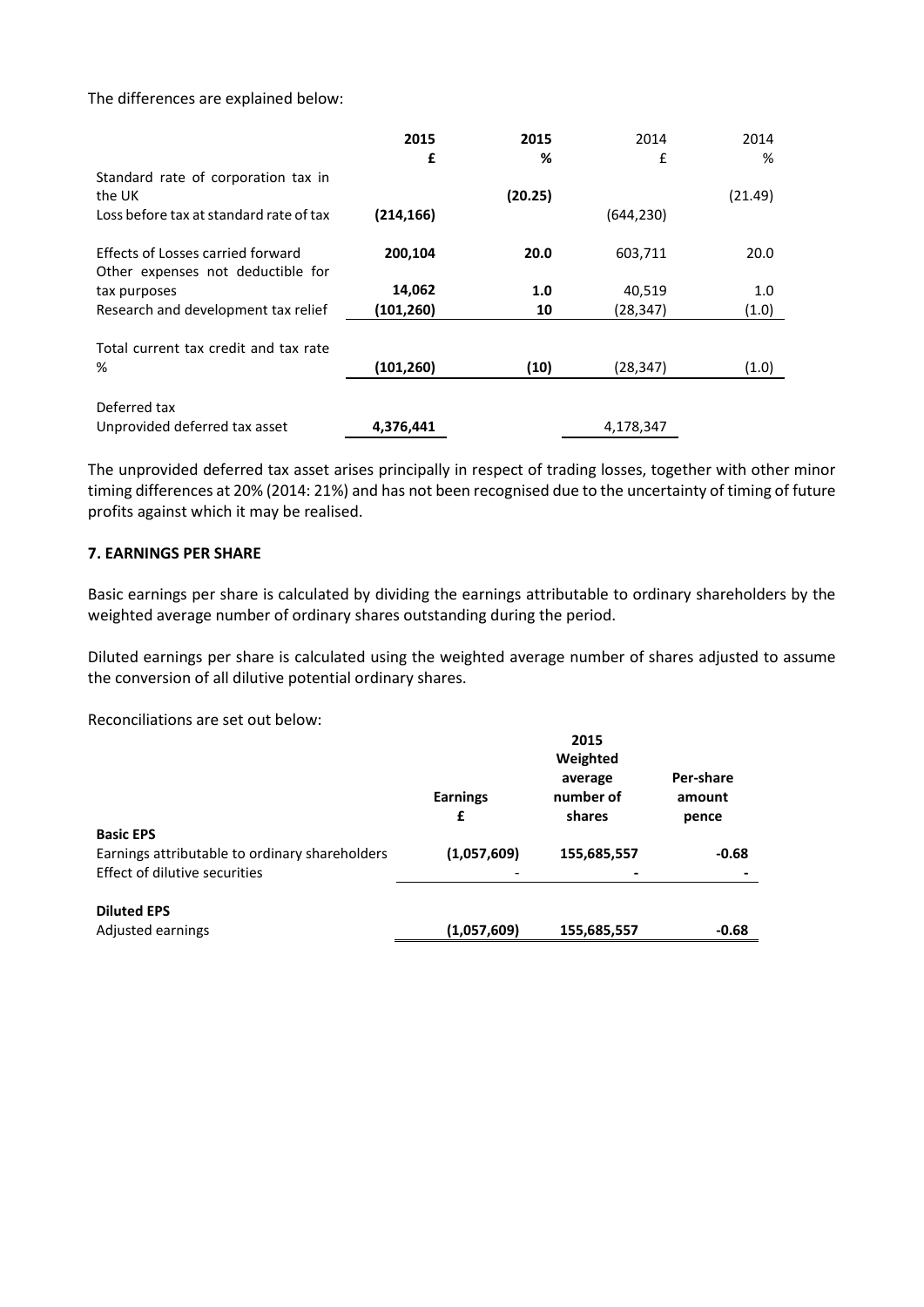|                                                                                 | <b>Earnings</b><br>£ | 2014<br>Weighted<br>average<br>number of<br>shares | Per-share<br>amount<br>pence |
|---------------------------------------------------------------------------------|----------------------|----------------------------------------------------|------------------------------|
| <b>Basic EPS</b>                                                                |                      |                                                    |                              |
| Earnings attributable to ordinary shareholders<br>Effect of dilutive securities | (2,969,468)          | 125,752,471                                        | $-2.36$                      |
| <b>Diluted EPS</b><br>Adjusted earnings                                         | (2,969,468)          | 125,752,471                                        | $-2.36$                      |

Due to the loss for the year there is no dilution of the loss per share arising from options in existence.

# **8. INTANGIBLE ASSETS**

| <b>COST</b>           | Licences and<br>trademarks<br>£ | <b>Development</b><br>costs<br>£ | <b>Intellectual</b><br>property<br>£ | <b>Totals</b><br>£ |
|-----------------------|---------------------------------|----------------------------------|--------------------------------------|--------------------|
|                       |                                 |                                  |                                      |                    |
| At 1 January 2015     | 447,351                         | 2,979,440                        | 8,591,774                            | 12,018,565         |
| Additions             |                                 | 209,058                          | 65,598                               | 274,656            |
|                       |                                 |                                  |                                      |                    |
| At 31 December 2015   | 447,351                         | 3,188,498                        | 8,657,372                            | 12,293,221         |
| <b>AMORTISATION</b>   |                                 |                                  |                                      |                    |
| At 1 January 2015     | 352,867                         | 1,049,726                        | 4,692,232                            | 6,094,825          |
| Amortisation for year | 15,723                          | 200,093                          | 439,488                              | 655,304            |
| At 31 December 2015   | 368,590                         | 1,249,819                        | 5,131,720                            | 6,750,129          |
| <b>NET BOOK VALUE</b> |                                 |                                  |                                      |                    |
| At 31 December 2015   | 78,761                          | 1,938,679                        | 3,525,652                            | 5,543,092          |

|                       | Licences and | <b>Development</b> | <b>Intellectual</b> |               |
|-----------------------|--------------|--------------------|---------------------|---------------|
|                       | trademarks   | costs              | property            | <b>Totals</b> |
|                       | £            | £                  | £                   | £             |
| <b>COST</b>           |              |                    |                     |               |
| At 1 January 2014     | 447,351      | 2,513,251          | 8,591,774           | 11,552,376    |
| Additions             |              | 466,189            |                     | 466,189       |
|                       |              |                    |                     |               |
| At 31 December 2014   | 447,351      | 2,979,440          | 8,591,774           | 12,018,565    |
|                       |              |                    |                     |               |
| <b>AMORTISATION</b>   |              |                    |                     |               |
| At 1 January 2014     | 337,144      | 869,902            | 4,252,744           | 5,459,790     |
| Amortisation for year | 15,723       | 179,824            | 439,488             | 635,035       |
|                       |              |                    |                     |               |
| At 31 December 2014   | 352,867      | 1,049,726          | 4,692,232           | 6,094,825     |
|                       |              |                    |                     |               |
| <b>NET BOOK VALUE</b> |              |                    |                     |               |
| At 31 December 2014   | 94,484       | 1,929,714          | 3,899,542           | 5,923,740     |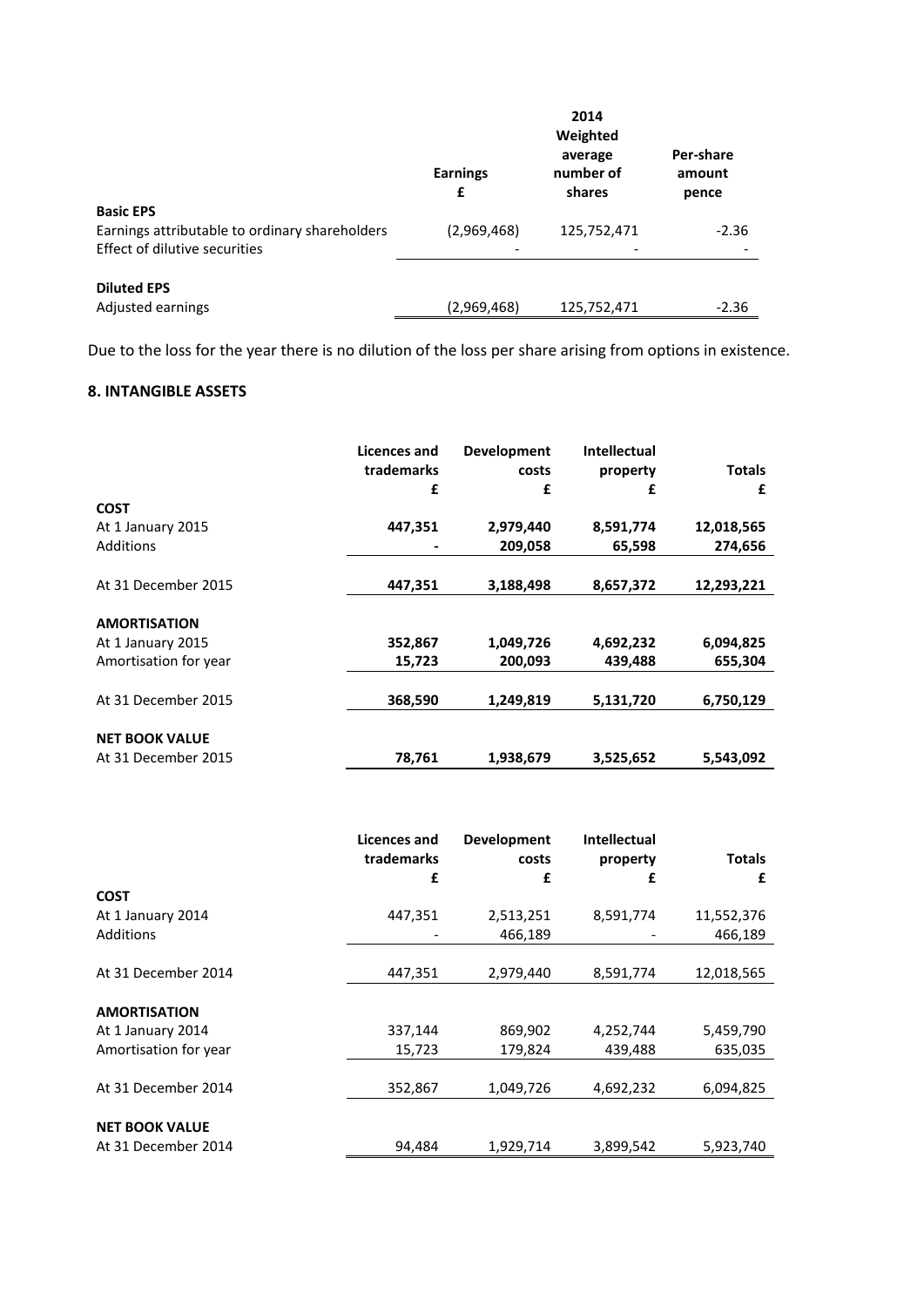The amortisation charge is included within overhead expenses. Intellectual property represents intellectual property in relation to use of encapsulated terpenes in agrochemicals. The remaining useful economic life of that asset is nine years.

An annual impairment review is undertaken by the Board of Directors only where there are indicators that an impairment may exist. The directors have considered the progress of the business in the current year, including a review of the potential market for its products, the progress the Company has made in registering its products and other key commercial factors to determine whether any indicators of impairment exist. Based on the review management have carried out they are satisfied that no such factors exist and as such a full impairment review on the Company's intangible assets has not been carried out.

An independent valuation was undertaken by PharmaVentures Limited in 2010 on a number of the Company's product programmes and the estimated future value exceeds the current carrying value.

The valuers used an industry-standard methodology that combines discounted cash flow projections with decision tree analysis to allow explicitly for development risk. For each programme an expected net present value was derived, which provides a measure of the programme's current economic value.

The valuation was carried out on Eden's botrytis, powdery mildew and nematode products using third party information on the market sizes and based on assumptions with regard to the potential market share achievable.

The Estimated Net Present Value of 3AEY, Eden's lead botryticide product, alone exceeded the current carrying value of the Company's intellectual property.

The key assumptions used in completion of the valuation included:

- The projected market sizes for the key products which the Company is developing. These include a projected market of \$214m for 3AEY, \$100m for Powdery Mildew, and \$296m for nematodes.

- The projected market share attainable by the Company. In preparing the valuation, a base projected market share growing to 5% of the relevant markets has been assumed.

- As the nature of the Company's revenue streams are a mixture of milestone payments, licence income and royalties, there are no specific projected growth rates used - the timing of the attainment of the milestones which are attainable on project by project basis is a key assumption in the forecasts.

- The discounted cash flows have assumed a discount factor of 9%.

All revenues have been projected to come from the cash generating units identified in the segmental reporting and Chairman's review, namely the key product lines of the Company.

## **9. INVESTMENTS**

|                        | Interest in other<br>participating<br>interests<br>£ |
|------------------------|------------------------------------------------------|
| <b>COST</b>            |                                                      |
| Additions              | 923,077                                              |
| As at 31 December 2015 | 923,077                                              |
| <b>NET BOOK VALUE</b>  |                                                      |
| As at 31 December 2015 | 923,077                                              |

During the year the Company acquired 29.9% of the share capital of TerpeneTech Limited for £923,077. The consideration was paid via the issue of shares as disclosed per note 15. A report by an independent valuer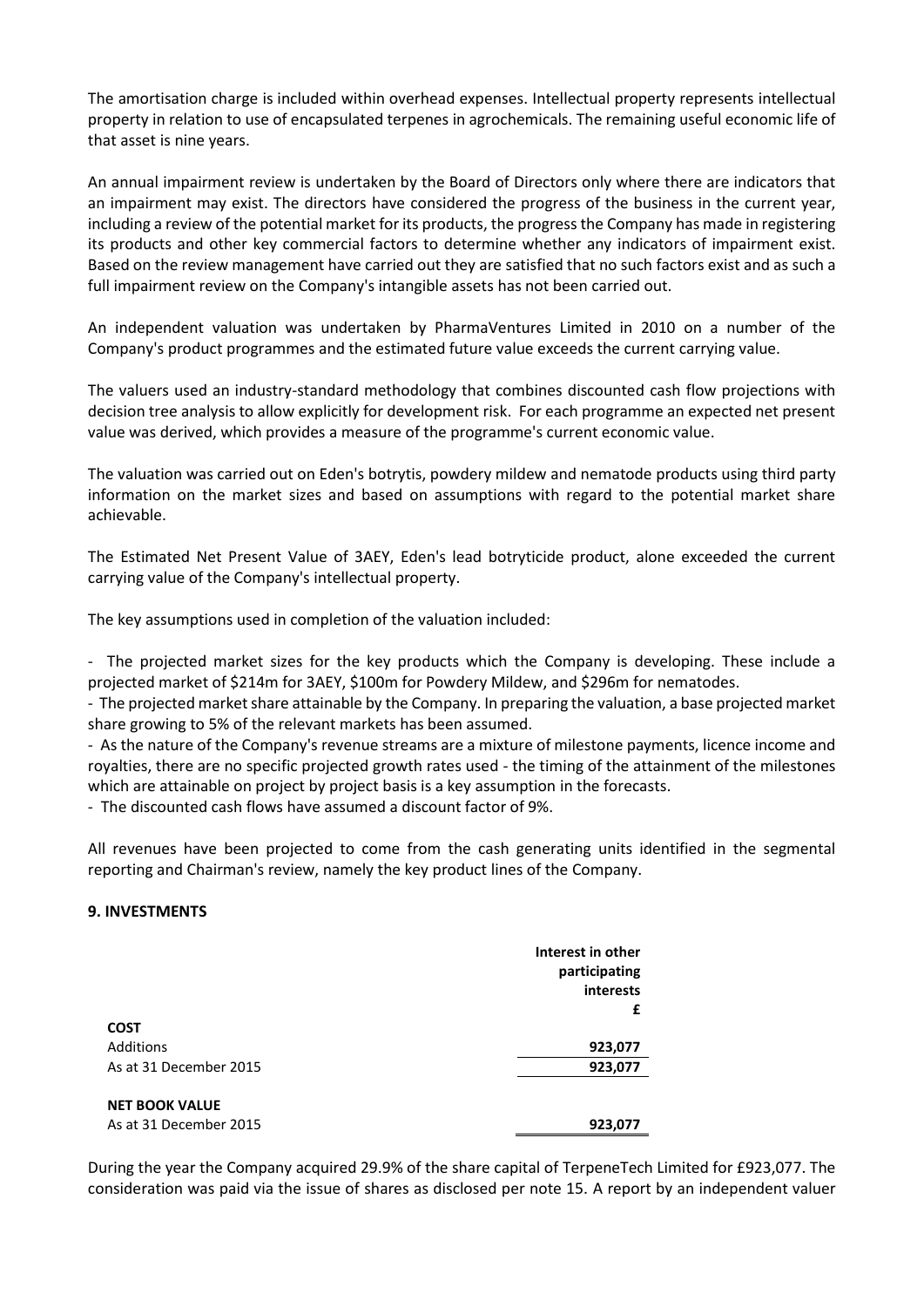for the purposes of section 593 of the Companies Act 2006 was prepared for the Board in respect of this transaction.

#### **10. TRADE AND OTHER RECEIVABLES**

|                             | 2015    | 2014   |
|-----------------------------|---------|--------|
|                             |         |        |
| Current:                    |         |        |
| Trade and other receivables | 144,997 | 34,393 |
| VAT recoverable             | 19,419  | 28,142 |
|                             |         |        |
|                             | 164,416 | 62,535 |

The directors consider that the carrying value of trade and other receivables approximates to the fair value. Trade receivables are included net of a provision of £nil (2014: £35,821). Details of debts past due but not impaired are given in note 21.

#### **11. CASH AND CASH EQUIVALENTS**

|                          | 2015    | 2014    |
|--------------------------|---------|---------|
|                          |         |         |
| Short term bank deposits | 148,360 | 414,980 |

The carrying amount of these short term bank deposits approximates to the fair value.

### **12. TRADE AND OTHER PAYABLES**

|                              | 2015<br>£ | 2014<br>£ |
|------------------------------|-----------|-----------|
| Current:                     |           |           |
| Trade payables               | 326,940   | 291,687   |
| Other payables               | 25,668    | 22,377    |
| Accruals and deferred income | 399,944   | 144,239   |
|                              | 752,552   | 458,303   |

The directors consider that the carrying value of trade and other payables approximates to their fair value. See note 21 for disclosure of the amount of trade payables denominated in foreign currency. See Directors' Report for disclosure of the average credit period taken.

#### **13. LEASING AGREEMENTS**

Minimum lease payments under non-cancellable operating leases fall due as follows:

|                            | 2015   | 2014 |
|----------------------------|--------|------|
|                            |        |      |
| Between one and five years | 11,958 | -    |
|                            | 11,958 | -    |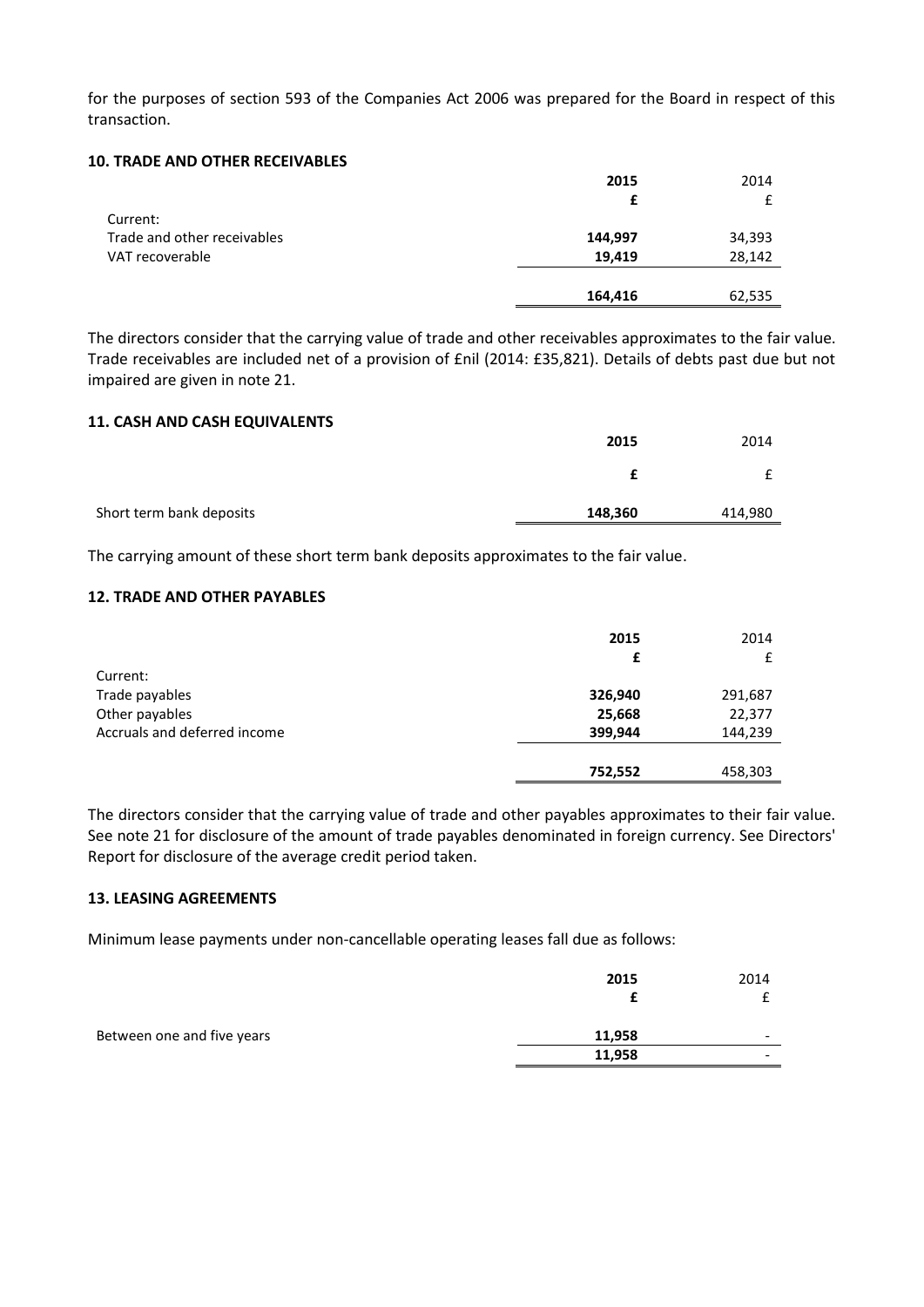#### **14. FINANCIAL ASSETS AND LIABILITIES**

|                                                  |          | Note              | 2015           | 2014           |
|--------------------------------------------------|----------|-------------------|----------------|----------------|
|                                                  |          |                   | £              | £              |
| <b>Financial assets at amortised cost</b>        |          |                   |                |                |
| Other receivables                                |          | 10                | 164,416        | 62,535         |
| Cash and cash equivalents                        |          | 11                | 148,360        | 414,980        |
|                                                  |          |                   | 312,776        | 477,515        |
|                                                  |          |                   |                |                |
| Financial liabilities measured at amortised cost |          |                   | 2015           | 2014           |
| Current:                                         |          |                   | £              | £              |
| Trade and other payables                         |          | 12                | 752,552        | 458,303        |
|                                                  |          |                   | 752,552        | 458,303        |
| <b>15. CALLED UP SHARE CAPITAL</b>               |          |                   |                |                |
| Number:                                          | Class:   | Nominal           | 2015           | 2014           |
| 158,758,265                                      | Ordinary | value:<br>0.01    | £<br>1,587,583 | £<br>1,541,429 |
| Alloted, issued and fully<br>paid                |          |                   |                |                |
| Number:                                          | Class:   | Nominal<br>value: | 2015<br>£      | 2014<br>£      |
| 158,758,265                                      | Ordinary | 0.01              | 1,587,583      | 1,541,429      |
| (2014: 154, 142, 880)                            |          |                   |                |                |
|                                                  |          |                   |                |                |

During the year the Company issued 4,615,385 ordinary shares at 20p each. Total consideration was £923,077. The shares were issued in exchange for an investment in TerpeneTech Limited. Share issue costs of £30,000 were incurred and have been charged to the share premium account as detailed in note 16.

The number of £0.01 ordinary shares issued in the year totalled 4,615,385 (2014: 30,865,382).

| Date       | Number of<br>ordinary shares | Aggregate<br>nominal value | <b>Issue Price</b> | Premium on<br>issue | Total share<br>premium |
|------------|------------------------------|----------------------------|--------------------|---------------------|------------------------|
|            |                              |                            |                    |                     |                        |
| 28/08/2015 | 4,615,385                    | 46,154                     | 0.01               | 0.19                | 876,923                |
|            |                              | 46,154                     |                    |                     | 876,923                |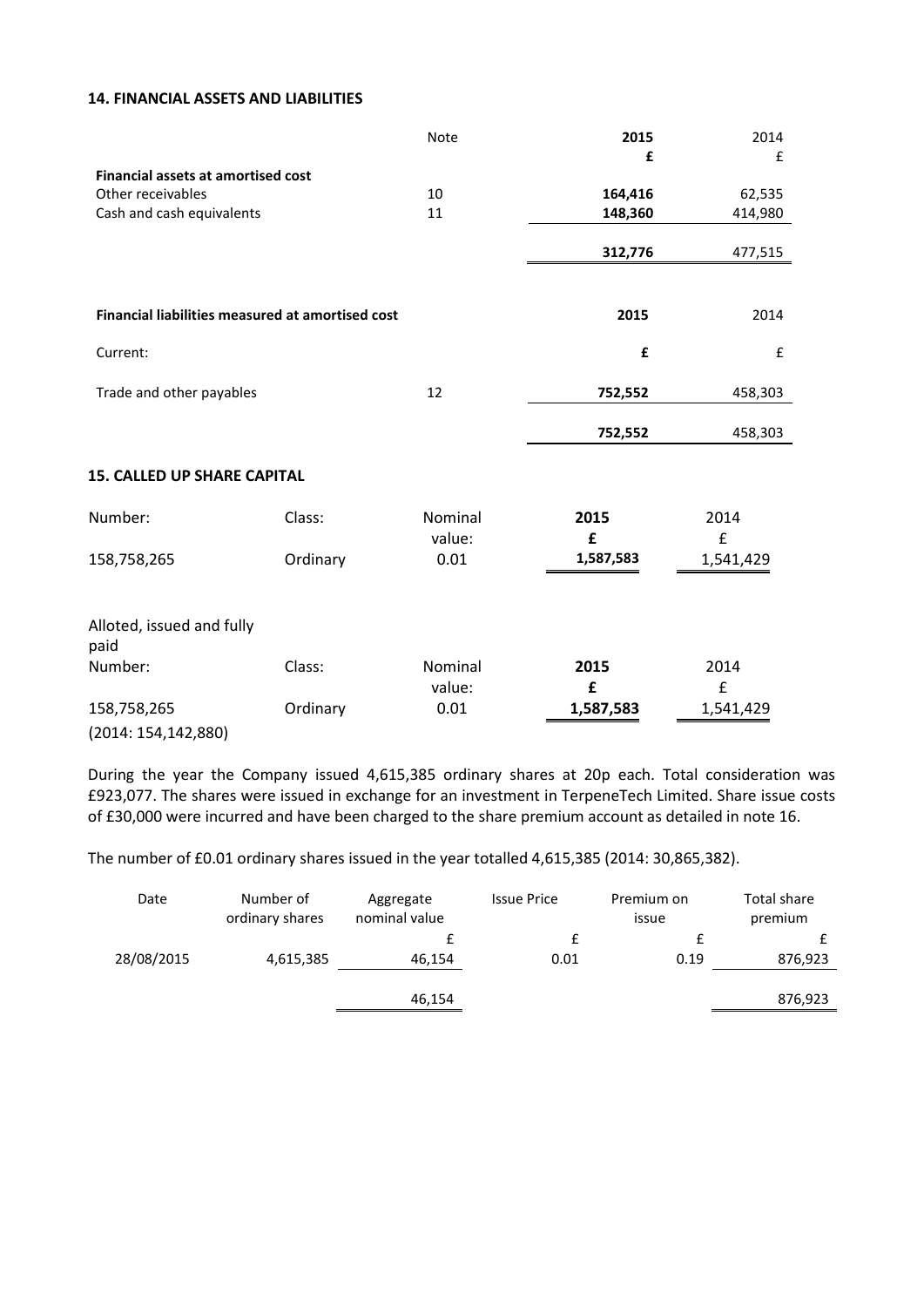#### **16. RESERVES**

|                          | <b>Retained</b><br>earnings<br>£ | <b>Share</b><br>premium | <b>Merger</b><br>reserve | Warrant<br>reserve<br>£ | <b>Totals</b><br>£ |
|--------------------------|----------------------------------|-------------------------|--------------------------|-------------------------|--------------------|
| At 1 January 2015        | (32, 346, 353)                   | 26,014,049              | 10,209,673               | 524,154                 | 4,401,523          |
| Deficit for the year     | (1,057,609)                      |                         |                          | -                       | (1,057,609)        |
| Share issued             |                                  | 876,923                 |                          |                         | 876,923            |
| Share issue costs        | $\blacksquare$                   | (30,000)                |                          |                         | (30,000)           |
| Options granted          |                                  |                         |                          | 247,973                 | 247,973            |
| Options exercised/lapsed | 36,674                           | $\,$                    |                          | (36,674)                |                    |
| At 31 December 2015      | (33,367,288)                     | 26,860,972              | 10,209,673               | 735,453                 | 4,438,810          |

The merger reserve arose on the acquisition of a subsidiary undertaking in a prior year for which merger relief was permitted under the Companies Act 2006. The warrant reserve represents the fair value of share options and warrants granted, and not exercised or lapsed, in accordance with the requirements of IFRS 2 Share Based Payment.

#### **17. CAPITAL COMMITMENTS**

The Company had no capital commitments at 31 December 2015 (2014: £nil).

#### **18. CONTINGENT LIABILITY**

In September 2015, the Company entered into a Collaboration and Licence agreement with Intellectual Ventures. As part of this agreement, upon successful completion of a number of different tasks, Intellectual Ventures will be entitled to a payment which is calculated using the value of the Company at a future date. As at 31 December 2015, no contingent liability had been realised.

### **19. RELATED PARTY DISCLOSURES**

Disclosures required in respect of IAS 24 regarding remuneration of key management personnel are covered by the disclosure of directors' remuneration included within note 3.

Transactions with other related parties are set out below:

During the year, the Company traded with A H Brooks, of which K W Brooks, a former director of the Company until 10 June 2015, is a partner. The transactions in aggregate were as follows:-

|                                    | 2015                     | 2014   |
|------------------------------------|--------------------------|--------|
|                                    |                          |        |
| Rent                               | 5.000                    | 30,000 |
| Provision of consulting services   | 4.167                    | 25,000 |
| Trade payables due at the year end | $\overline{\phantom{0}}$ | 8.500  |

During the year, the Company traded with Ricewood Limited, of which A Abrey, a director, is a director and shareholder, in respect of consultancy services, as follows:-

|                                    | 2015                     | 2014   |
|------------------------------------|--------------------------|--------|
|                                    |                          |        |
| Provision of consultancy services  | 15,000                   | 20,000 |
| Trade payables due at the year end | $\overline{\phantom{0}}$ | 2.416  |

The directors regard all the transactions disclosed above as being in the normal course of business and the transactions were enacted at arms' length.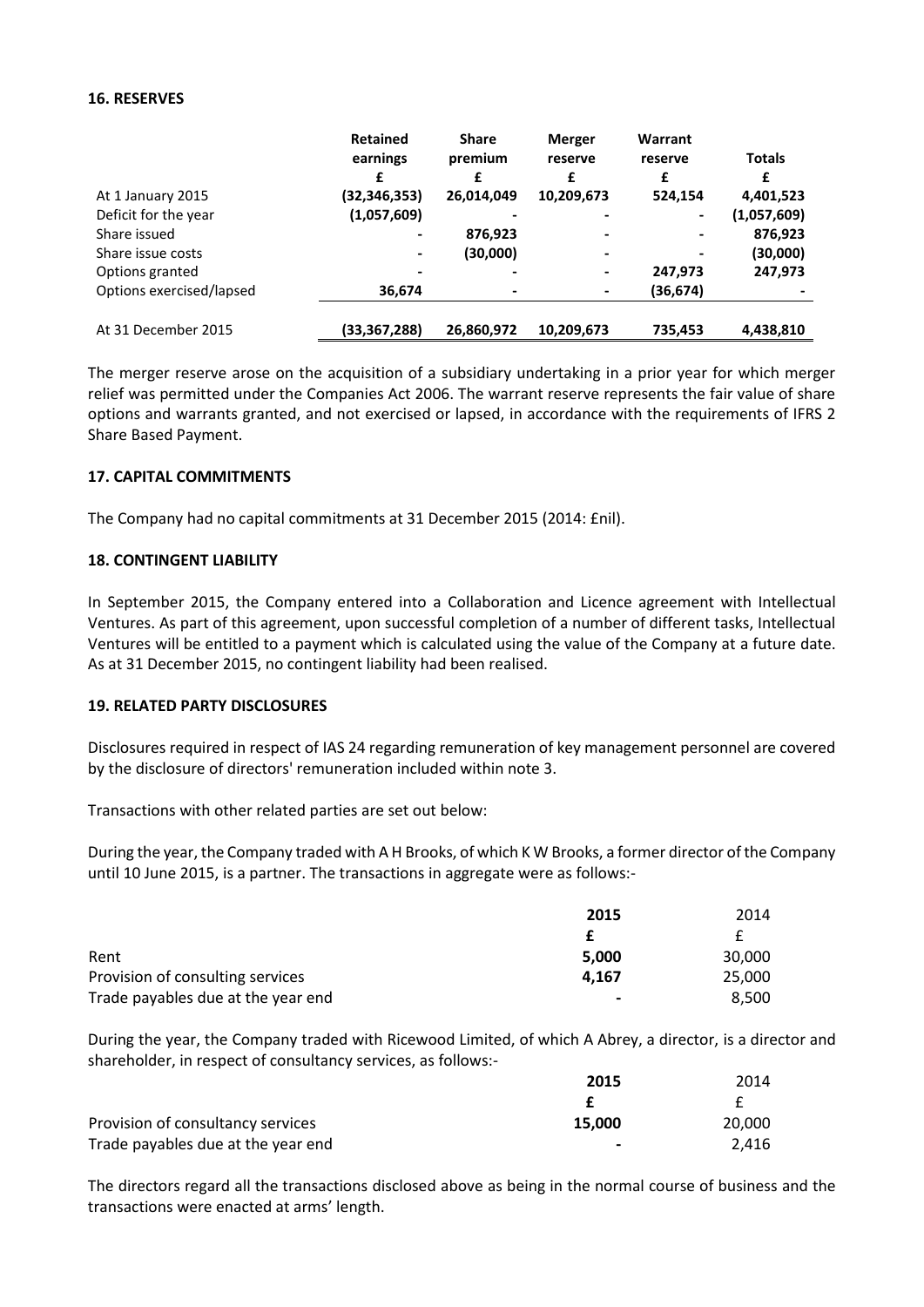#### **20. SHARE-BASED PAYMENT TRANSACTIONS**

#### **Share Options**

Eden Research Plc operates an unapproved option scheme for executive directors, senior management and certain employees.

|                                          | 2015           |               | 2014           |             |
|------------------------------------------|----------------|---------------|----------------|-------------|
|                                          | Weighted       |               | Weighted       |             |
|                                          | average        |               | average        |             |
|                                          | exercise price | <b>Number</b> | exercise price | Number      |
|                                          | (pence)        |               | (pence)        |             |
| Outstanding at the beginning of the year | 12             | 4,650,000     | 19             | 6,350,000   |
| Granted during the year                  | 18             | 1,625,000     | 8              | 1,500,000   |
| Lapsed during the year                   | 18             | (200,000)     | 12             | (3,200,000) |
|                                          | 11             | 6,075,000     | 12             | 4,650,000   |

The exercise price of options outstanding at the end of the year ranged between 8p and 18p (2014: 10p and 18p) and their weighted average contractual life was 1.5 years (2014: 2.1 years). None of the options have vesting conditions.

The share based payment charge for the year was £142,959 (2014: £58,610). The weighted average fair value of each options granted during 2015 was 9p (2014: 4p).

The following information is relevant in the determination of the fair value of options granted during the year under the unapproved options scheme operated by Eden Research Plc.

### **Equity-settled**

| Option price model used<br>Weighted average share price at grant date (pence) | <b>Black Scholes</b><br>12 |
|-------------------------------------------------------------------------------|----------------------------|
| Exercise price (pence)                                                        | 15                         |
| Weighted average contractual life (days)                                      | 1,093                      |
| Expected volatility                                                           | 64.4%                      |
| Expected dividend growth rate                                                 |                            |
| Risk-free interest rate                                                       | 0.95%                      |

Expected volatility is calculated based on historic share price movements.

#### **Warrants**

|                                          | 2015                     |               | 2014           |            |
|------------------------------------------|--------------------------|---------------|----------------|------------|
|                                          |                          |               | Weighted       |            |
|                                          | Weighted                 |               | average        |            |
|                                          | average                  |               | exercise price |            |
|                                          | exercise price           | <b>Number</b> | (pence)        | Number     |
|                                          | (pence)                  |               |                |            |
| Outstanding at the beginning of the year | 13                       | 3,340,000     | 14             | 1,231,875  |
| Granted during the year                  | 15                       | 2,337,867     | 10             | 2,760,000  |
| Lapsed during the year                   | $\overline{\phantom{0}}$ |               | 18             | (651, 875) |
|                                          |                          |               |                |            |
|                                          | 14                       | 5,677,867     | 13             | 3,340,000  |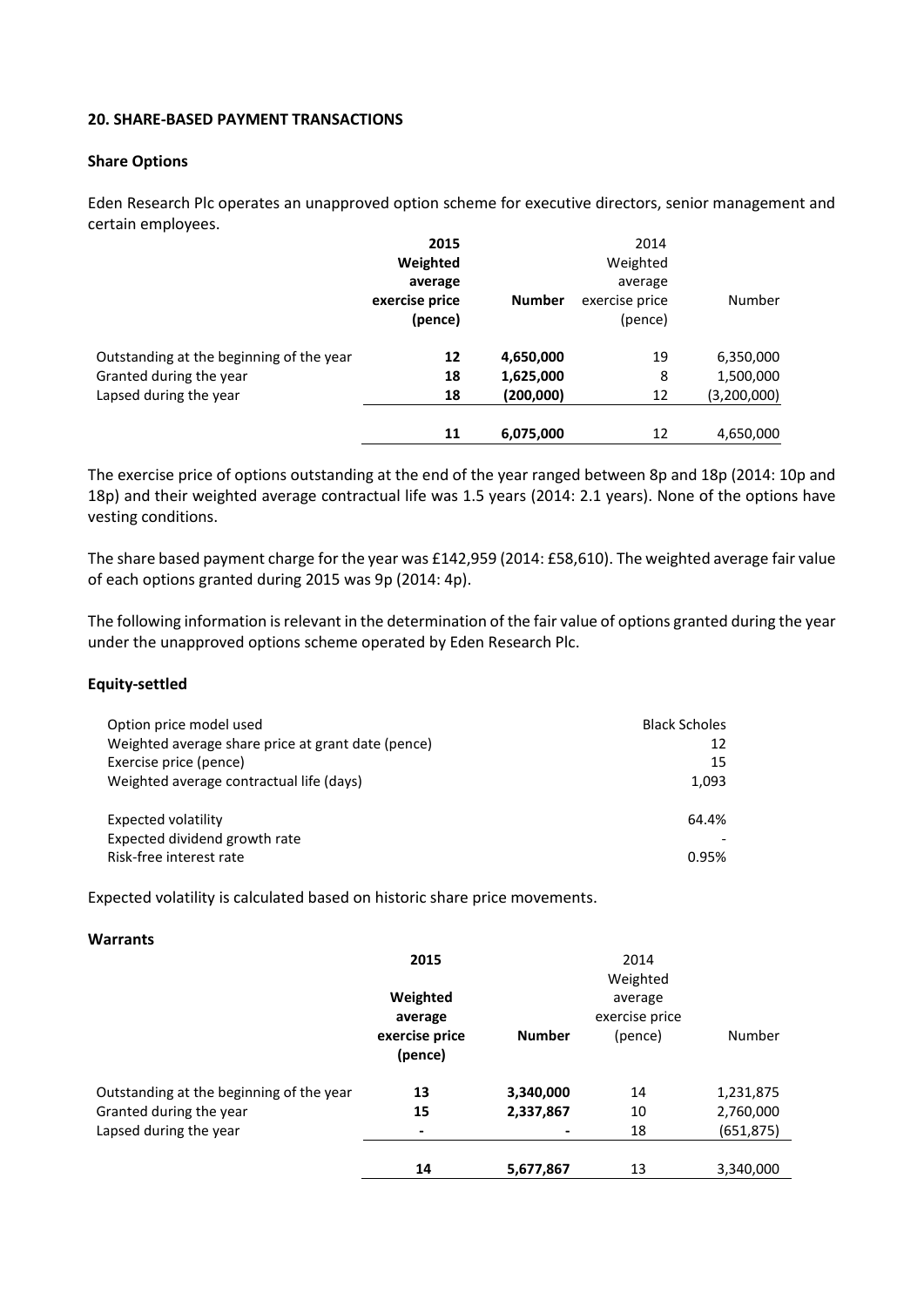The exercise price of warrants outstanding at the end of the year ranged between 11p and 30p (2014: 11p and 30p) and their weighted average contractual life was 3 years (2014: 4.5 years). None of the warrants have vesting conditions.

The share based payment charge for the year was £105,014 (2014: £129,011). The weighted average fair value of each warrant granted during the year was 5p (2014: 5p).

# **21. FINANCIAL RISK MANAGEMENT, OBJECTIVES AND POLICIES**

#### **Credit risk**

|                           | 2015    | 2014    |
|---------------------------|---------|---------|
|                           |         |         |
| Cash and cash equivalents | 148,360 | 414,980 |
| Trade receivables         | 144.997 | 34,393  |
|                           | 293,357 | 449,373 |

The average credit period for sales of goods and services is 30 days. No interest is charged on overdue trade receivables. At 31 December 2015 trade receivables of £28,899 (2014: £34,393) were past due. The Company has provided for £nil (2014: £35,821) of trade receivables.

Trade receivables of £28,900 (2014: £34,393) at the reporting date are held in Euros (2014: Sterling) and £84,122 (2014: £nil) were held in USD.

The Company's policy is to provide for doubtful debts based on estimated irrecoverable amounts determined by reference to specific circumstances and past default experience. At the balance sheet date, the directors consider that no provision for doubtful debts is required and that there is no further credit risk.

|                              | 2015    | 2014    |
|------------------------------|---------|---------|
|                              |         |         |
| Trade payables               | 326,940 | 291,687 |
| Other payables               | 25.668  | 22,377  |
| Accruals and deferred income | 399.944 | 144,239 |
|                              | 752,552 | 458,303 |

The carrying amount of trade payables approximates to fair value.

The average credit period on purchases of goods is 30 days. No interest is charged on trade payables. The Company has policies in place to ensure that trade payables are paid within the credit timeframe or as otherwise agreed.

### **Credit risk**

As explained above, the directors consider there is no material exposure to credit risk at the reporting date.

### **Currency risk**

The Company publishes its financial statements in pounds sterling and conducts some of its business in US dollars and Euros. As a result, it is subject to foreign currency exchange risk due to exchange movements, which will affect the Company's transaction costs and translation of the results. No financial instruments are utilised to manage risk and currency gains, and losses are charged to the Statement of Comprehensive Income as incurred. At the year end, the Company had the following net foreign currency balances in liabilities.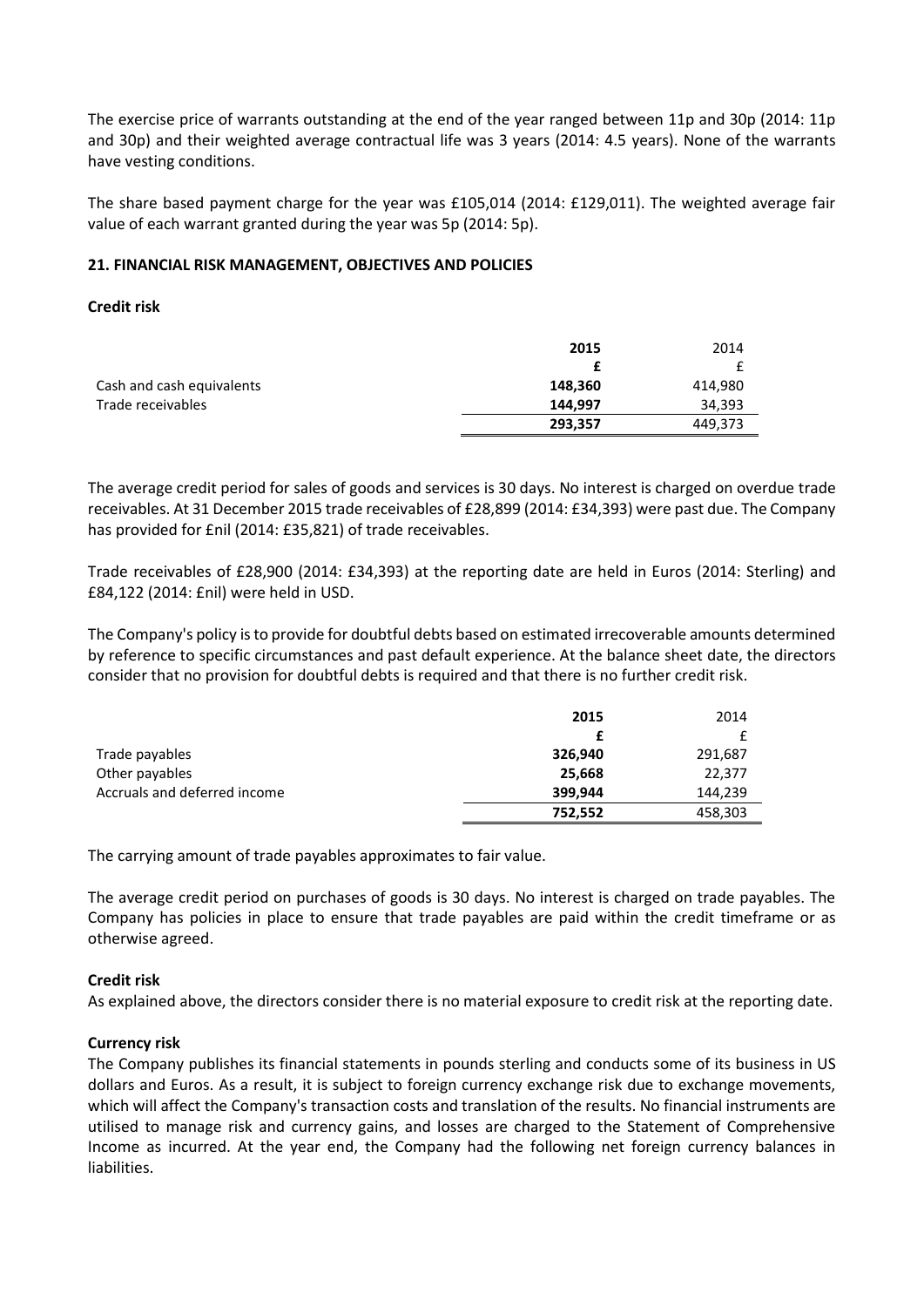|            | 2015    | 2014    |
|------------|---------|---------|
|            | £       |         |
| US dollars | 137,572 | 94,811  |
| Euro       | 12,117  | 89,273  |
|            |         |         |
|            | 149,689 | 184,084 |

# **Liquidity risk**

Short-term flexibility is achieved by shareholder loans. The interest rate profile and maturity profile of financial liabilities is set out below:-

The interest rate profile of the Company's financial liabilities at 31 December 2015 was:-

|                   | <b>Total</b><br>£ | <b>Fixed rate</b><br>financial<br>liabilities<br>£ | <b>Financial</b><br>liabilities on<br>which no<br>interest is paid<br>£ |
|-------------------|-------------------|----------------------------------------------------|-------------------------------------------------------------------------|
| <b>Sterling</b>   |                   |                                                    |                                                                         |
| 2015              | 602,863           | -                                                  | 602,863                                                                 |
| 2014              | 274,219           | $\qquad \qquad \blacksquare$                       | 274,219                                                                 |
| Euro              |                   |                                                    |                                                                         |
| 2015              | 12,117            | $\overline{\phantom{a}}$                           | 12,117                                                                  |
| 2014              | 89,273            | $\overline{\phantom{a}}$                           | 89,273                                                                  |
| <b>US Dollars</b> |                   |                                                    |                                                                         |
| 2015              | 137,572           | $\overline{\phantom{a}}$                           | 137,572                                                                 |
| 2014              | 94,811            |                                                    | 94,811                                                                  |

|                 | Weighted<br>average interest<br>rate | Weighted average<br>period for which<br>rate is fixed | Weighted average<br>period until<br>maturity |
|-----------------|--------------------------------------|-------------------------------------------------------|----------------------------------------------|
|                 | %                                    | Years                                                 | Years                                        |
| <b>Sterling</b> |                                      |                                                       |                                              |
| 2015            | $\overline{\phantom{a}}$             | ٠                                                     |                                              |
| 2014            | 7.5                                  | 1.0                                                   | 1.0                                          |

All the Euro and US Dollar liabilities are held within trade creditors and are non-interest bearing.

#### **Maturity of financial liabilities**

The maturity profile of the Company's financial liabilities at 31 December was as follows:-

|                                   | 2015    | 2014    |
|-----------------------------------|---------|---------|
|                                   |         |         |
| In one year or less, or on demand | 752,552 | 458,303 |
|                                   | 752,552 | 458,303 |

Liquidity risk is managed by regular monitoring of the Company's undrawn borrowing facilities, levels of cash and cash equivalents, and expected future cash flows, and availability of loans from shareholders. See note 1 for further details on the going concern position of the Company.